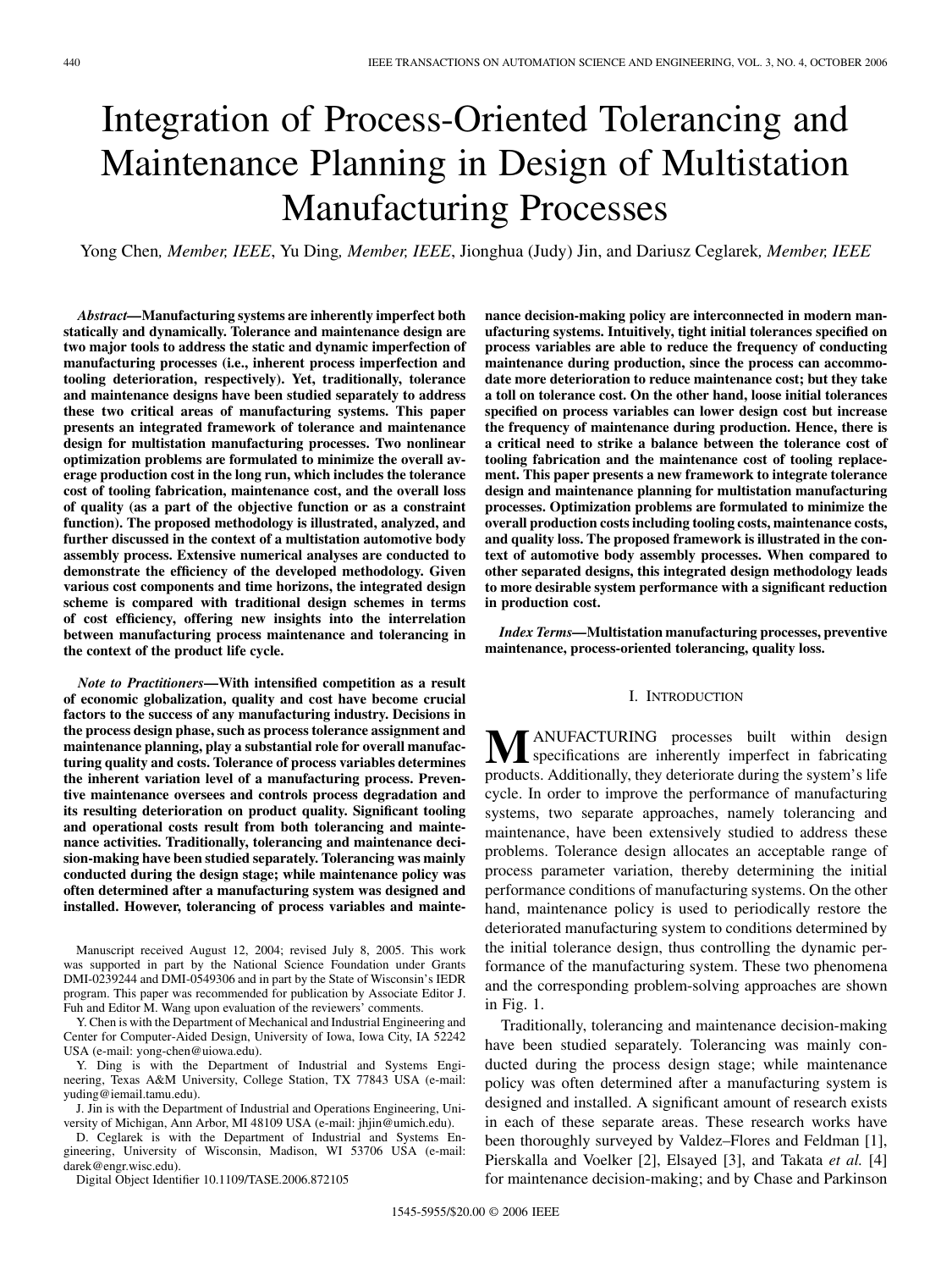

Fig. 1. Methodologies of improving manufacturing systems' performance.

[\[5](#page-12-0)], Roy *et al.* [[6\]](#page-12-0), Voelcker [\[7](#page-12-0)], and Hong and Chang [[8\]](#page-12-0) for tolerance design and analysis.

In general, maintenance methodologies can be divided into: 1) reactive maintenance; 2) preventive maintenance; and 3) predictive maintenance. Reactive maintenance is a fix-upon-failure approach. Preventive maintenance is a preplanned maintenance schedule in accordance with the failure prediction given by a system reliability model. Predictive maintenance can be considered as condition-based preventive maintenance (i.e., the maintenance schedule will be updated based on the online measurement of process conditions). Predictive maintenance requires direct and frequent observations of the states of all system components. In discrete-part manufacturing processes, direct online measurements of tooling elements are often extremely costly. For example, in the current auto-body assembly processes, direct and frequent measurements of all locators are not always feasible. Therefore, in this paper, we focus on preventive maintenance policies in discrete part manufacturing processes with reactive maintenance upon the unexpected catastrophic failures of tooling elements.

Hong and Chang [\[8](#page-12-0)] classified the existing tolerance research into seven categories: 1) tolerance schemes; 2) tolerance modeling and representation; 3) tolerance specification; 4) tolerance analysis; 5) tolerance synthesis or allocation; 6) tolerance transfer; and 7) tolerance evaluation. Among them, tolerance synthesis is a method which allocates the final product/assembly tolerances to the individual component tolerances. The tolerancing problem investigated in this paper is a tolerance synthesis problem. The majority of tolerance synthesis research is based on optimization methods [\[9](#page-12-0)]–[[11\]](#page-12-0). In recent years, methods of quality engineering, such as quality loss function and the process capability index, have been used in tolerance research [[12\]](#page-12-0)–[\[14](#page-12-0)]. As pointed out in [\[8](#page-12-0)], a major drawback of most tolerance synthesis models is that they try to take advantage of the superficial knowledge of processes. Meaningful tolerance values cannot be provided unless the analysis is carried out on how the parts are actually manufactured. Several researchers have investigated the design of optimal processes and optimal component tolerances at the same time [[15\]](#page-12-0)–[\[18](#page-12-0)]. Certain recent tolerancing models also capture manufacturing cost, quality loss, and scrap/rework cost [[19\]](#page-12-0)–[\[23](#page-12-0)]. A dynamic tolerance analysis approach has been proposed qualitatively in [\[24](#page-12-0)] to take into account the functional degradation in tolerance analysis. It was also suggested in [\[24](#page-12-0)] that dynamic tolerance "forms the basis for design for maintainability and model-based maintenance." According to the classification put forth [\[8](#page-12-0)], the research of transferring tolerance requirement from the

(product) design stage to the manufacturing stage is tolerance transfer [[25\]](#page-12-0)–[\[27](#page-12-0)], which takes into account machining errors, setup errors, tool wears, etc. However, based on our review of the existing tolerance transfer literature, to date, important issues in manufacturing, such as tool wear and tool maintenance, have not been addressed quantitatively.

Recently, new tolerancing research called process-oriented tolerancing was proposed [[28\]](#page-12-0). Process-oriented tolerancing is essentially a tolerance transfer research based on tolerance synthesis approaches. That is, the quality specification of the final product is ensured by optimally allocating tolerances of process variables, such as fixturing errors in assembly processes, tooling vibration in machining processes, and punch speed in stamping processes, respectively. Process variables are not part of product information but descriptions of the states of the manufacturing system. Variations of process variables have a significant influence on product quality loss in complex manufacturing systems [\[29](#page-12-0)].

The issue of process-oriented tolerancing was explored for a class of multistation manufacturing processes (MMP), which involve multiple stations and/or operations to produce a product [[28\]](#page-12-0), [[30\]](#page-12-0). A major obstacle identified toward the development of process-oriented tolerancing is the lack of a system model that can describe the impact of process variables on product quality at a system level. The recent development of a stream-of-variation modeling approach [[31\]](#page-12-0)–[\[37](#page-12-0)] defines relations between the variation of process variables and product quality for MMPs, thus providing the opportunity to optimally allocate tolerances to process variables. Ding *et al.* [\[28](#page-12-0)] also pointed out that "process variables carry the dynamic process information such as tooling degradation and, thus, they are strongly related to process reliability and the corresponding maintenance policies." This suggests that tolerance design and maintenance decision-making policy are interconnected through process variables. Intuitively, tight initial tolerances specified on process variables are able to reduce the frequency of conducting maintenance during production, because the process can accommodate more deterioration to reduce maintenance cost; but they take a toll on tolerance cost. On the other hand, loose initial tolerances specified on process variables can lower design cost but increase the frequency of maintenance during production. Hence, there is a critical need to strike a balance between the tolerance cost of tooling fabrication and the maintenance cost of tooling replacement. However, the maintenance schedule in [\[28](#page-12-0)] is not considered as a decision variable but is a predetermined constant period based on empirical experience.

To some degree, the design philosophy separating tolerancing and maintenance follows a "design it now and fix it later" approach [[36\]](#page-12-0), which is not cost-effective. The integrated design of tolerance and maintenance policy has the potential to significantly reduce the overall production cost when compared to traditionally separated design philosophy. Another advantage of the integrated design is its ability to identify an early possible tradeoff between process variables' tolerances and corresponding maintenance frequency, thus achieving an optimal solution on a concurrent basis in the design phase of new product/process development. As pointed out by Blanchard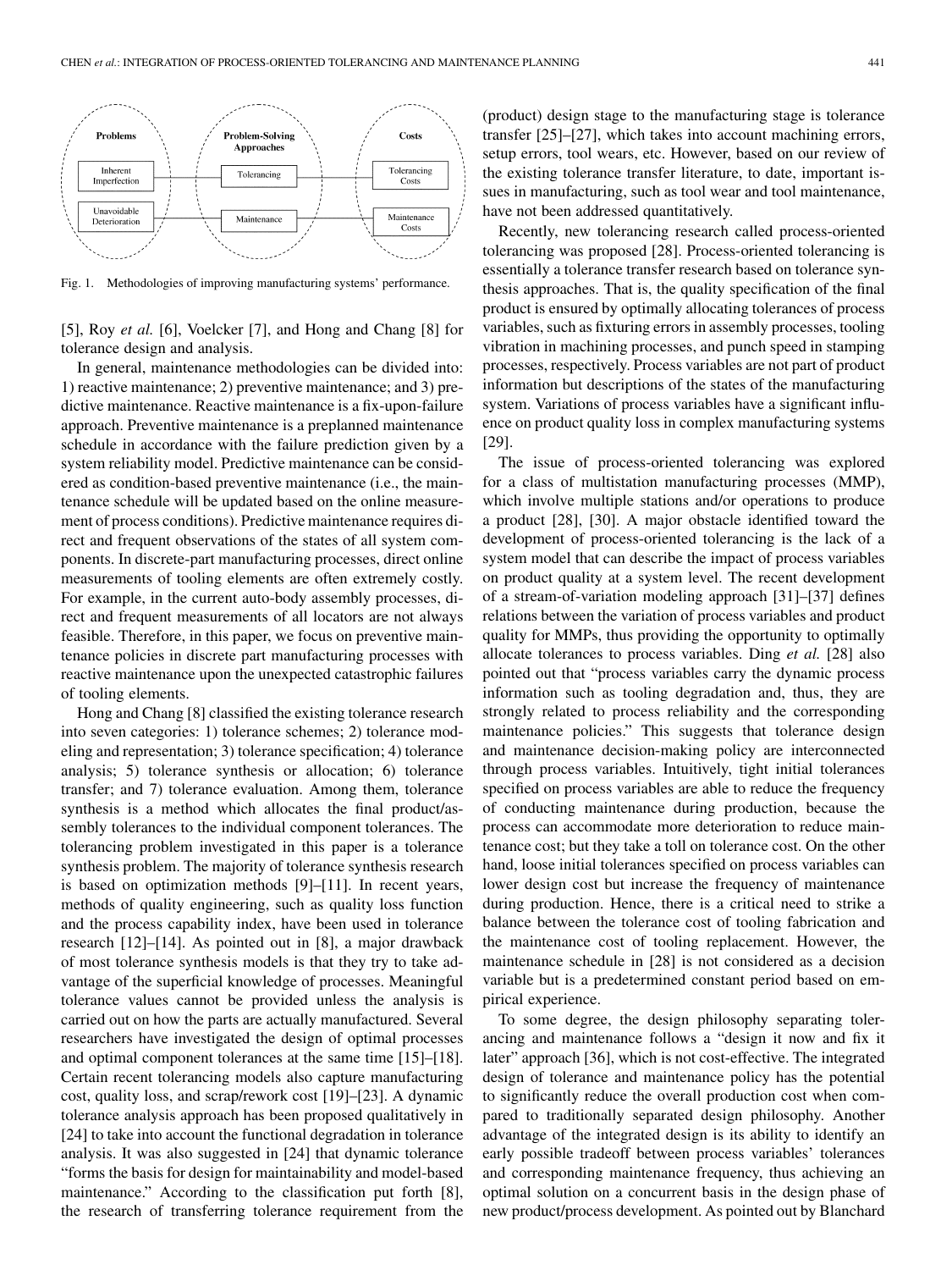[[37\]](#page-12-0), the "window of opportunity" in terms of design flexibility and life-cycle cost savings is much greater in the design phase than during the production phase.

Research on maintainability attempts to consider simultaneous maintenance and other design issues during the early design phase [\[36](#page-12-0)]. Many of the proposed approaches focused on improving the easiness and readiness of a constructed system's maintenance in the design phase by changing the system's mechanical structure or material selection [[38\]](#page-12-0), [[39\]](#page-12-0). However, the tolerancing of process variables, one of the critical design aspects, was not considered in these treatments. The objective of this paper is to integrate preventive maintenance decision-making and process-oriented tolerancing in the design of multistation manufacturing processes. The product design information, such as product geometry and raw part tolerances, determined in the product design stage are assumed as known.

The proposed methodology in this paper is based on the statespace model of MMP [[32\]](#page-12-0), [\[33](#page-12-0)] and the tooling element degradation model [\[40](#page-13-0)], which offer the understanding of system response to variation inputs and system performance change over time, thus facilitating an integrated design procedure. Additionally, the presented work extends the process-oriented tolerancing method [\[28](#page-12-0)] by simultaneously considering both tolerance and maintenance policy as decision variables. The overall cost includes both the tolerance cost of tooling fabrication and maintenance cost. Loss of product quality is either considered as part of the overall cost function or treated as a constraint imposed on the optimization scheme, subject to the conditions of specific applications. This integrated design aims to minimize the overall long-run (life cycle) average cost of manufacturing systems.

This paper is organized in the following way. Section II presents the framework for the integrated tolerance and maintenance design. The cost structure and optimization scheme is formulated and interpreted. Section III studies the integrated design in the context of an automotive body assembly process. Optimality evaluation, numerical analysis, and cost comparisons are presented and elaborated. The paper is summarized in Section IV.

# II. FRAMEWORK FOR OPTIMAL DESIGN THROUGH INTEGRATION OF TOLERANCE ALLOCATION AND MAINTENANCE SCHEDULING

This section presents basic concepts related to process-oriented tolerance allocation and maintenance scheduling, cost components, and optimization problem formulation, and an introduction to automotive body assembly processes.

# *A. Basic Concepts*

Here, we introduce a set of concepts relevant to tolerance and maintenance design and discuss their meaning more specifically.

# • *Tooling elements and process variables:*

The tooling elements in a manufacturing process are used to locate, hold, cut, shape, or form the unfinished products. Examples of tooling elements include fixture elements used to locate and hold parts (locating pins in assembly processes) or tools needed to conduct fabrication operations (cutting tools in machining processes or a welding gun in joining processes). The functionality of each tooling element is described by process variables. In this paper, we consider an MMP consisting of  $n$  tooling elements that are distributed in  $N$  stations and described by the corresponding *n* process variables in vector  $P =$  $[P_1 \dots P_n]^T$ .

- *Key product characteristics (KPC) and product quality:* KPC are critical product features whose deviations may significantly deteriorate the quality of a product. Their selection is based on product design requirements. KPC deviations, denoted as  $\mathbf{Y} = [Y_1 \dots Y_m]^T$ , are used to define product quality, where  $m$  denotes the number of KPCs. In general, process variables, which represent the functionality of tooling elements, will impact product quality. In an MMP, the quality of a manufactured product at station  $k$  is affected by both the process variables at station  $k$  and the quality of the subassembly produced from the previous station, which is, in turn, affected by the process variables at station  $k - 1$ . Therefore, the KPC deviations Y can be generally represented as a function of  $P$ . The relationship between  $P$  and  $Y$  is illustrated in Segment I of Fig. 2.
- *Static and dynamic imperfection of tooling elements:*

As mentioned earlier, a manufacturing system is inherently imperfect both statically and dynamically. These imperfections are characterized by the tolerance and functionality degradation of a tooling element, respectively. The degree of static imperfection of tooling elements is described by the tolerance of process variables, denoted as  $\mathbf{T} = [T_1 T_2 \dots T_n]^T$ . Based on the definition of tolerance,  **determines the initial varying ranges of process** variables  $P$ . The dynamic imperfection of a tooling element is caused by the degradation of its functionality over operation time, represented by the changes of process variables  $P$  over time. The functionality deterioration of tooling elements will, in turn, worsen product quality.

# • *Maintenance and process-oriented tolerancing:*

Process-oriented tolerancing and maintenance are used to address the static and dynamic imperfection of tooling elements, respectively. The study of maintenance actions in this paper is focused on replacements of tooling elements. For new tooling elements (without degradation), the allowable varying ranges of  $P$  are determined by their tolerances  $T$ . Due to the continuous degradation of tooling elements during production time,  $P$  may shift continuously out of the ranges defined by initial tolerances . Maintenance action can restore the states of one or more tooling elements from their deteriorated states. In other words, by replacing the tooling element  $i$  with a new one, the maintenance action resets  $P_i$  to a value within its original range defined by  $T_i$ . An easy-to-adopt preventive maintenance policy is the age replacement policy, under which tooling element  $i$  is replaced when it reaches age  $a_i$ . Vector  $\mathbf{a} \equiv [a_1 \dots a_n]^T$  denotes the age replacement maintenance policies for all tooling elements. In discrete-part manufacturing processes, such as automotive body assembly processes, a is usually measured in terms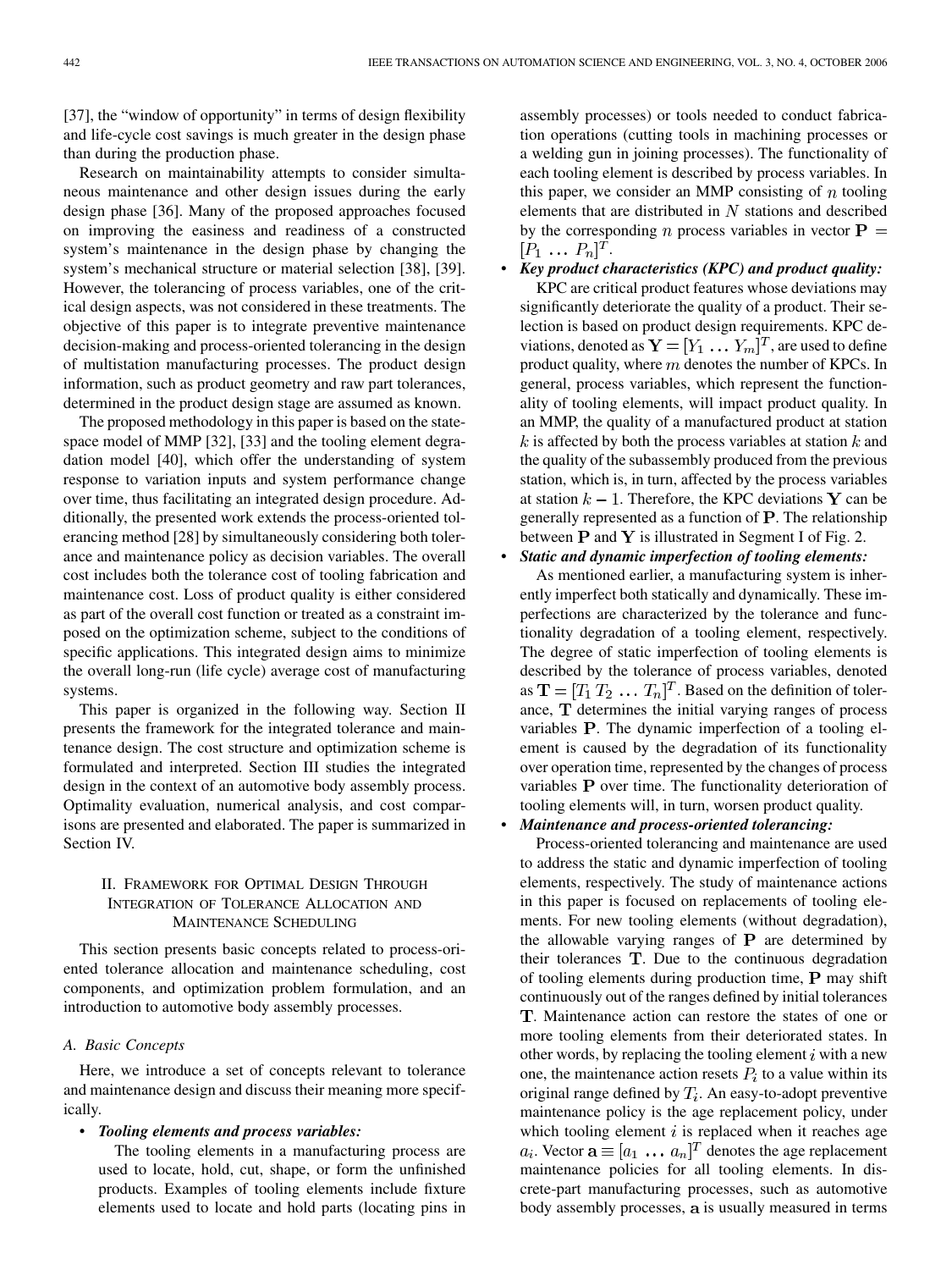

Fig. 2. Integration of tolerance and maintenance design in MMP.

of the number of fabrication operations performed by the manufacturing system.

T and a are both key decision variables in the integrated design of manufacturing systems. They determine the states of process variable  $P$  (i.e., the degree of functionality imperfection of tooling elements). The relationship of  $T$  and  $a$  to  $P$  is designated in Segment II of Fig. 2. • *Tooling fabrication cost, maintenance cost, and quality*

# *loss:*

Costs are involved during the selection of tolerances and maintenance policies for manufacturing systems. The selection of tolerances affects the tooling fabrication cost, denoted by  $C_T^i$  for the *i*th tooling element  $i = 1, \ldots, n$ . The maintenance policy affects the maintenance cost at time t, denoted by  $C_M(t)$ . Here, time t, measured by the number of fabrication operations, is in a discrete scale. Additionally, loss is always incurred as product quality deteriorates. The cost due to product quality deterioration is indicated by a loss function  $L(t)$  in this paper. These three cost components are shown in Segment III of Fig. 2 and will be discussed in detail in the following subsection.

#### *B. Cost Components in the Integrated Design*

This subsection will introduce various cost components related to process-oriented tolerancing, quality, and maintenance.

*1) Tooling Fabrication Cost:* Tooling fabrication cost is determined by the tolerance of process variables associated with the fabrication of a tooling element. Various cost functions of tolerances have been proposed for different tolerance allocation schemes [\[41](#page-13-0)]. There are two major types of tolerancing schemes: parametric and geometric [\[8](#page-12-0)]. Parametric tolerancing consists of identifying a set of parameters and assigning limits to the parameters that define a range of values. Geometric tolerancing assigns values to certain attributes of a feature, such as forms, orientations, runouts, and profiles. This paper uses the parametric tolerancing scheme to assign tolerance to process parameters/variables. As for parametric tolerancing, the reciprocal

function and negative exponential function are most often used as the cost of tolerance. In this paper, the cost function for each tooling element is chosen to be a reciprocal function

$$
C_T^i = \frac{w_i}{T_i}, \quad i = 1, \dots, n \tag{1}
$$

where  $T_i$  is the tolerance of the *i*th tooling element and  $w_i$  is the associated weighting coefficient. A tighter tolerance of a tooling element results in a higher tooling fabrication cost.

*2) Maintenance Cost:* In addition to the tooling fabrication cost, the maintenance cost of replacing tooling element  $i$  includes various other features including labor and basic repair facility costs. Apart from the tooling fabrication cost, the scheduled replacement is subject to another cost of  $c_{0i}^p$  (due to labor and management cost) for tooling element  $i$ . The replacement cost induced at time  $t$  can be written as

$$
C_M(t) = \sum_{i \in J_t} \left( C_T^i + c_{0i}^p \right) = \sum_{i \in J_t} \left( \frac{w_i}{T_i} + c_{0i}^p \right) \tag{2}
$$

where  $J_t$  is the index set of the tooling elements subject to a scheduled replacement at time  $t$ . If no tooling element is replaced at time t,  $C_M(t)$  is zero. Obviously,  $J_t$  is affected by maintenance policy  $\mathbf{a}$ , and  $C_T^i$  is affected by tolerance **T**. Thus,  $C_M(t)$  depends on both **T** and **a**. The notation  $C_M(t; \mathbf{T}, \mathbf{a})$  is used when we need to explicate this dependency.

*3) Quality Loss Function:* Pignatiello [\[42](#page-13-0)] and Feng and Kusiak [[43\]](#page-13-0) extended Taguchi's quadratic loss function [\[44](#page-13-0)] for multidimensional variables. In this paper, the following quality loss function is used for multivariate variables:

$$
L(Y) = Y^T S Y \tag{3}
$$

where  $S = [s_{ij}]$  is a symmetric positive-definite matrix. From Fig. 2, the KPC deviation  $Y$  depends on tolerance  $T$ , the maintenance policy  $a$ , and the operation time  $t$ . Therefore, the quality loss function  $L(Y)$  depends on all three variables. The dependency of L on t, T, and a is explicated in the notation  $L(t; \mathbf{T}, \mathbf{a})$ .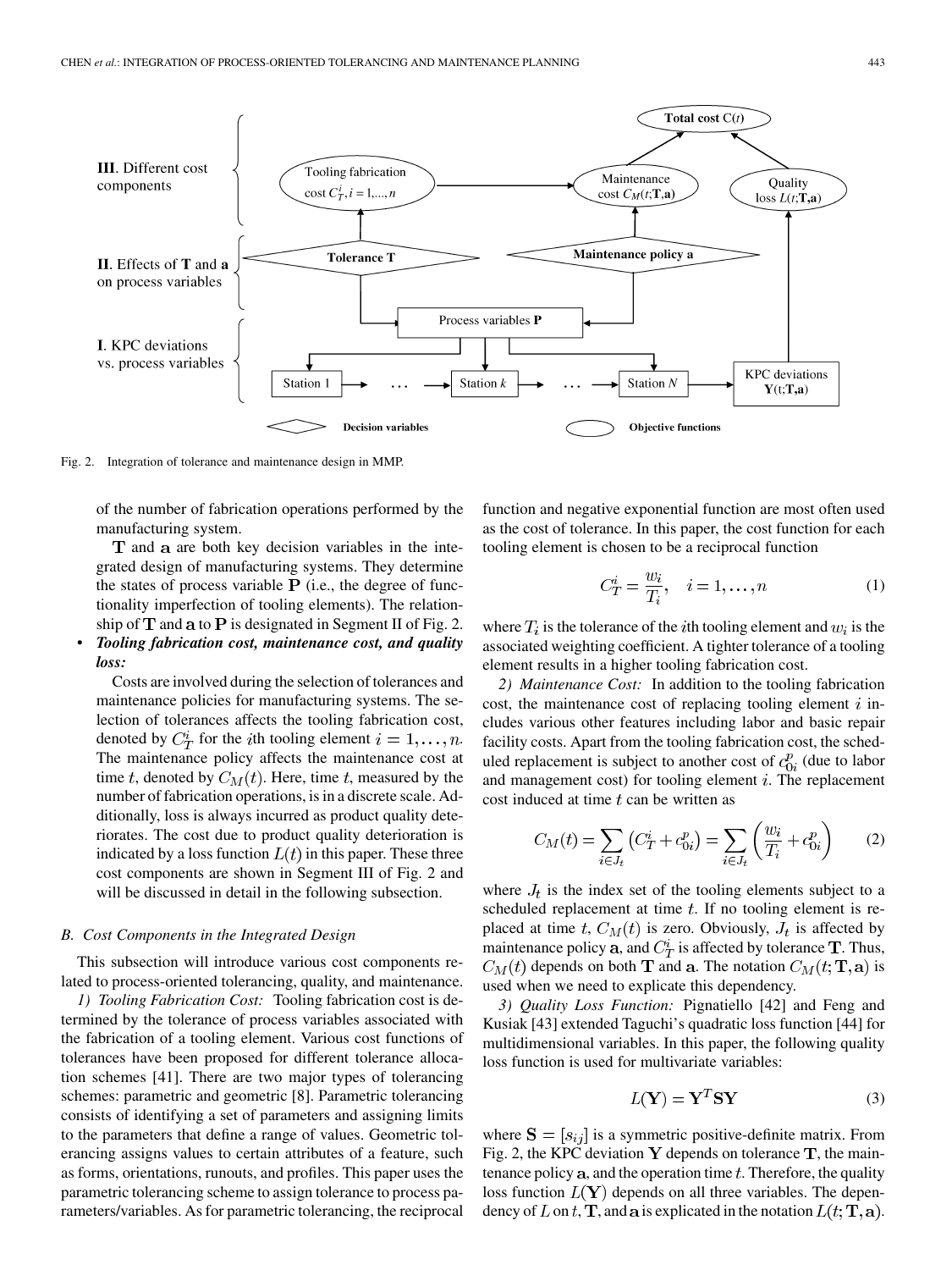#### *C. Formulation of Optimization Problems*

This subsection will formulate two optimization problems investigated in this paper.

*1) Optimization Formulation With a Quality Loss Function:* Under this scenario, the overall cost  $C(t)$  includes both maintenance cost and quality loss and is

$$
C(t) = C_M(t; \mathbf{T}, \mathbf{a}) + L(t; \mathbf{T}, \mathbf{a}).
$$

Since time  $t$  is measured by the number of fabrication operations, the long-run expected production cost per unit time  $\Phi(T, a)$  can be written as

$$
\Phi(\mathbf{T}, \mathbf{a}) \equiv \lim_{t \to \infty} \frac{\sum_{\tau=0}^{t} E(C(\tau))}{t}
$$
\n
$$
= \lim_{t \to \infty} \frac{\sum_{\tau=0}^{t} E(C_M(\tau; \mathbf{T}, \mathbf{a}) + L(\tau; \mathbf{T}, \mathbf{a}))}{t}.
$$
\n(4)

The objective of the integrated tolerance and maintenance design is to minimize the long-run average production cost  $\Phi(T, a)$ . The optimization problem is formulated as

**F1**: 
$$
(\mathbf{T}^*, \mathbf{a}^*)
$$
 =  $\text{Arg}\min_{\mathbf{T}, \mathbf{a}} (\Phi(\mathbf{T}, \mathbf{a}))$   
subject to  $T_i \ge 0$  and  $a_i \ge 0$ ,  $\forall i$ . (5)

Typically, a tight tolerance and high replacement frequency lead to high maintenance cost in the long run. On the other hand, loose tolerance and low replacement frequency lead to high quality loss. Hence, optimal designs of both tolerance and maintenance are needed to tradeoff the maintenance cost and quality loss.

*2) Optimization Formulation With a Quality Constraint:* If a quality loss function is difficult to determine in some manufacturing processes, the maximum acceptable variance of KPC deviations is generally used as the quality constraint. Therefore, an alternative is to formulate an optimization problem with a quality constraint: selecting the optimal tolerance and maintenance policy to minimize the maintenance cost, while satisfying the constraints on the KPC deviations at any operation time  $t$ . Since the time  $t$  is measured by the number of fabrication operations under this scenario, the long-run expected maintenance cost per unit time, denoted by  $\Psi(\mathbf{T}, \mathbf{a})$ , is

$$
\Psi(\mathbf{T}, \mathbf{a}) \equiv \lim_{t \to \infty} \frac{\sum_{\tau=0}^{t} E(C_M(\tau))}{t}.
$$
\n(6)

Then, the second formulation of the optimization problem is expressed as

**F2**: 
$$
(\mathbf{T}^*, \mathbf{a}^*)
$$
 =  $\operatorname{Arg\,}_{\mathbf{T}, \mathbf{a}}^{\text{min}} \Psi(\mathbf{T}, \mathbf{a})$   
subject to  $[\mathbf{K}_{\mathbf{Y}}(t)]_{(i,i)} \leq h_i, \forall t, T_i \geq 0, a_i \geq 0, \forall i$  (7)

where  $\mathbf{K}_{\mathbf{Y}}(t)$  is the predicted covariance matrix of the KPC deviation Y at time t;  $[\mathbf{K}_{\mathbf{Y}}(t)]_{(i,i)}$  is the  $(i,i)$ <sup>th</sup> entry of  $\mathbf{K}_{\mathbf{Y}}(t)$ (i.e.,  $[\mathbf{K}_{\mathbf{Y}}(t)]_{(i,i)}$  is the variance of the *i*th KPC); and  $h_i$  is the threshold for the *i*th KPC variation. The threshold  $h_i$  is usually



Fig. 3. Layout of the fixtures and the KPC points. (a) Station I; (b) Station II; (c) Station III; (d) Station IV: key product features.

determined based on the specification of KPC deviation and the requirement on process capability indices, such as  $C_p$  and  $C_{pk}$ . This constraint requires that the variation of each KPC on the final product must be less than a given threshold, which is one of the commonly used criteria in the industry.

The solution for the optimization problems formulated above depends on the model describing the impacts of  $T$  and  $a$  on the KPC deviation  $Y$ . In this section, an explicit model for the relationship between  $Y$  and  $(T, a)$  cannot be seen. This model generally relies on the physical knowledge of specific manufacturing processes. In this paper, we will develop these necessary models in the context of automotive body assembly processes using the engineering knowledge of the process. The optimality of those two aforementioned optimization formulations ( $F1$  and ) will be discussed in the same process context as well. In the next subsection, we introduce some background on automotive body assembly processes, which is related to integrated tolerance and maintenance design.

#### *D. Background of Automotive Body Assembly Processes*

An automotive body is made up of more than 200 sheet metal parts through a process that involves about 80 assembly operations [\[40](#page-13-0)]. A side aperture inner-panel assembly shown in Fig. 3 is given as an example to illustrate a real automotive body assembly process. Here, four parts are assembled together at three stations. The A-Pillar and B-Pillar are assembled at station 1. The subassembly of A-Pillar and B-Pillar is assembled with the rail roof side panel at station 2. At station 3, the subassembly of A-Pillar, B-Pillar, and rail roof side panel is assembled with the rear quarter inner panel. The product quality is defined in terms of the deviations of ten KPC points measured at station 4 [Fig. 3(d)]. Four locating pins are used at each of the first three stations to position the parts/subassemblies. The assembly sequence of these four parts is illustrated in Fig. 4 and the layout of 12 locating pins used in this assembly is shown in Fig. 3(a)–(c).

As shown in Fig. 3(a)–(c) and Fig. 4, each part is located by a four-way locating pin and a two-way locating pin (the four-way and two-way pins are indicated in Fig. 4, such that the part movements are constrained within the part plane. The pin-hole locating pairs of a four-way locating pin and a two-way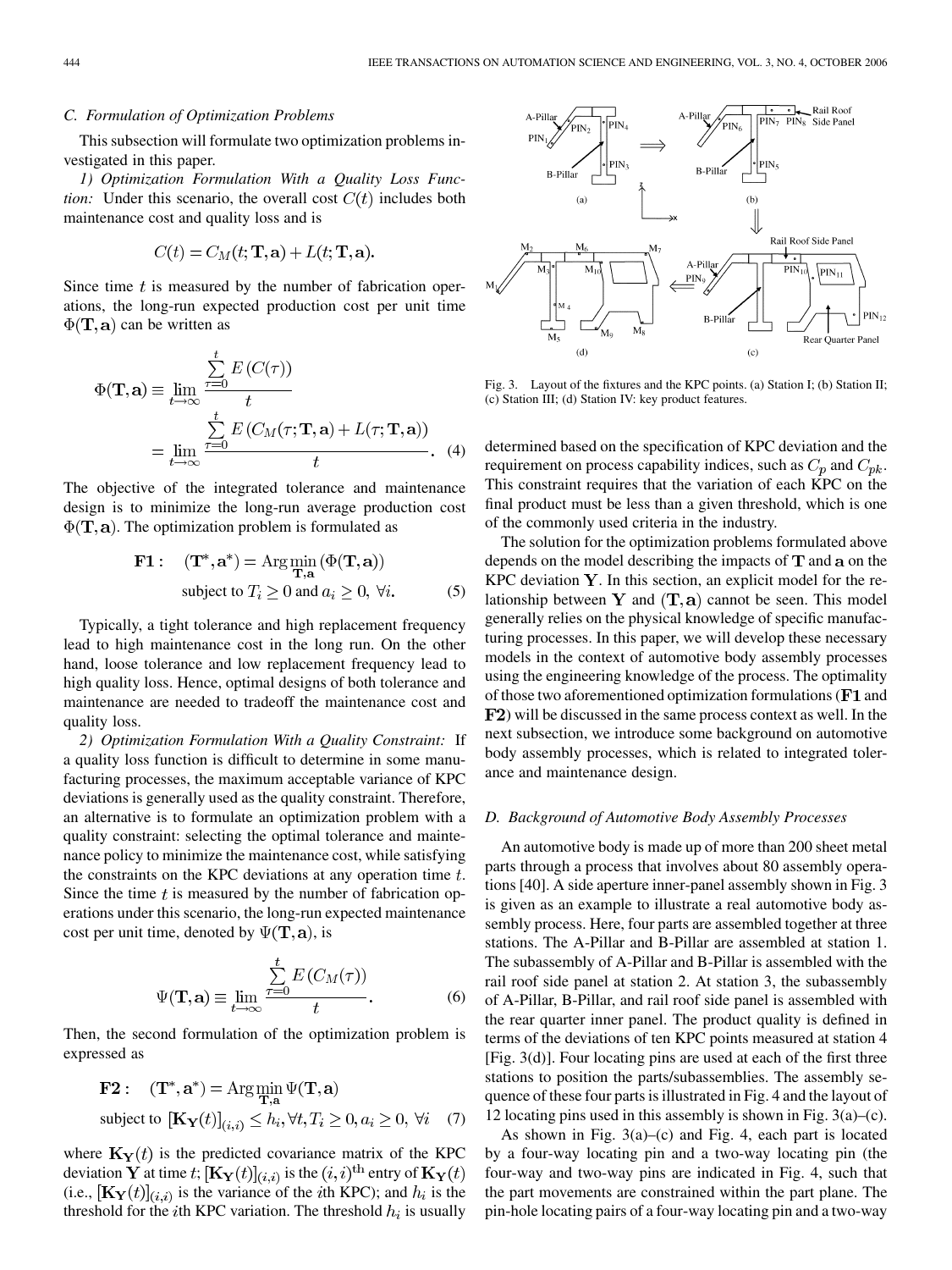

Fig. 4. Assembly sequences of the side aperture inner panel.

locating pin are shown in Fig. 5, where  $d_{\text{pin}}$  or  $d_{\text{hole}}$  is the diameter of a pin or hole, respectively, and  $P_i$  is the pin/hole clearance. A four-way hole is a round-shaped hole used to constrain the part movement in four directions. A two-way hole is a slot used to constrain the part movement in two directions. Since even a new locating pin has variations in its diameter,  $P_i$  is a random variable. The variation of  $P_i$  is determined by the design tolerance of locating pins. In this paper, we assume that  $P_i \sim N(T_i/2, (T_i/6)^2)$ . The objective of the integrated tolerance and maintenance design for the assembly process is to assign optimal tolerances and replacement cycles for each locating pin in order to minimize the overall production costs with desired product quality. In the next section, the variation propagation model as well as the effects of the tolerance  $T$  and the maintenance policy a on the product quality will be studied for a general  $N$ -station automotive body assembly process.

#### III. INTEGRATED DESIGN IN AUTOMOTIVE BODY ASSEMBLY PROCESSES

The following are assumed from Section III-A to III-D for the automotive body assembly processes.

- 1) The variation propagation can be modeled by a linear state-space representation.
- 2) The tooling locating errors are independent of each other.
- 3) The degradation processes of different locating pins are independent.
- 4) Part deviations are considered only in a two-dimensional (2-D) plane (as in Fig. 5).

#### *A. State-Space Modeling of Process Dimensional Variation Propagation*

A state-space model has been developed in [\[32](#page-12-0)] and [\[33](#page-12-0)] to describe the variation propagation in a multistation assembly process as

$$
\mathbf{X}(k) = \mathbf{A}(k-1)\mathbf{X}(k-1) + \mathbf{B}(k)\mathbf{U}(k) + \mathbf{W}(k) \quad (8)
$$

$$
\mathbf{Y}(k) = \mathbf{C}(k)\mathbf{X}(k) + \mathbf{V}(k)
$$
\n(9)

where k is the station index,  $k = 1, 2, ..., N$ ; N is the number of stations;  $\mathbf{X}(k)$  is the part error vector at station k as defined



Fig. 5. Diagram of pin-hole locating pairs. (a) 4-way pin-hole; (b) 2-way pin-hole.

in [[32\]](#page-12-0);  $U(k)$  is the tooling locating error at station k, which is a random variable determined by the process variable  $P(P)$ is the pin-hole clearances as shown in Fig. 5 for automotive body assembly processes);  $Y(k)$  is the KPC deviation vector of station k; and  $W(k)$  and  $V(k)$  are unmodeled process error and sensor noise. System matrices  $A$ ,  $B$ , and  $C$  encode process configuration, such as fixture layouts and sensor locations. A detailed expression regarding  $A$ ,  $B$ , and  $C$  can be found in [\[33](#page-12-0)].

Usually product quality is defined in terms of variations of KPC points at the final station (i.e., station  $N$ ). As such, we will express  $\mathbf{Y}(N)$  in terms of tooling errors  $\mathbf{U}(k)$ . In this integrated design problem, sensor noise  $V(k)$  and unmodeled process error are not considered. The unmodeled process error  **results from the high-order terms in a Taylor expansion** not included in the linear approximation shown in (8). A simulation study presented in [[33\]](#page-12-0) showed that the unmodeled process error  $W(k)$  can be neglected in a standard automotive body assembly process with 3-2-1 fixtures. Therefore, both  $W(k)$  and  $V(k)$  are neglected from the state-space model. From  $(8)$  and  $(9)$ , an input–output relation can be obtained as

$$
\mathbf{Y} \equiv \mathbf{Y}(N) = \sum_{k=1}^{N} \mathbf{C}(N) \mathbf{\Pi}(N,k) \mathbf{B}(k) \mathbf{U}(k) \quad (10)
$$

where the state transition matrix  $\mathbf{\Pi}(N,k)$  is defined as

$$
\mathbf{\Pi}(N,k) = \mathbf{A}(N-1)\mathbf{A}(N-2)\cdots\mathbf{A}(k),
$$
  
and 
$$
\mathbf{\Pi}(k,k) = \mathbf{I}, \quad N \ge k \ge 1.
$$
 (11)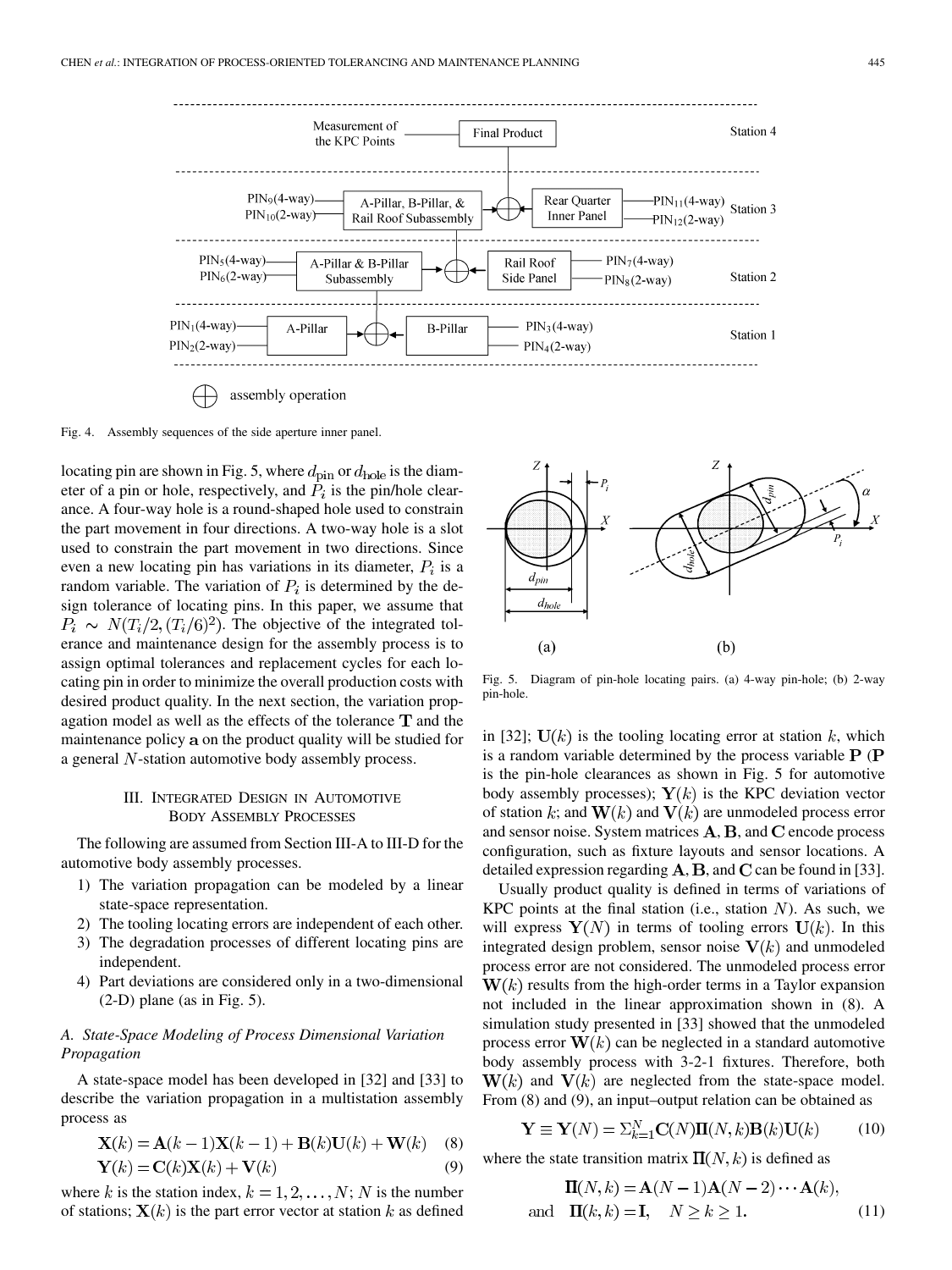Calculating variance/covariance for both sides of (10), we have

$$
\mathbf{K}_{\mathbf{Y}} = \sum_{k=1}^{N} \pmb{\gamma}(k) \mathbf{K}_{\mathbf{U}}(k) \pmb{\gamma}^{T}(k) = \mathbf{\Gamma} \mathbf{K}_{\mathbf{U}} \mathbf{\Gamma}^{T} \tag{12}
$$

where  $\mathbf{K_Y}$  and  $\mathbf{K_U}(k)$  represent the covariance matrices of Y and  $U(k)$ , respectively;  $\gamma(k) = C(N)\Pi(N,k)B(k)$ 

$$
\mathbf{\Gamma} = [\mathbf{\gamma}(1) \quad \dots \quad \mathbf{\gamma}(N)],
$$
  
and 
$$
\mathbf{K}_{\mathbf{U}} = \begin{bmatrix} \mathbf{K}_{\mathbf{U}}(1) & \mathbf{0} \\ & \ddots & \\ \mathbf{0} & \mathbf{K}_{\mathbf{U}}(N) \end{bmatrix}.
$$

#### *B. Relationship Between Pin Tolerance and the Tooling Locating Error*

The process variable  $P_i$  represents the actual clearance between the diameter of locating pin  $i$  and the nominal hole diameter as shown in Fig. 5. Although  $P_i$  is, in fact, bounded by  $[0, T<sub>i</sub>]$ , it can be reasonably approximated through normal distribution  $N(T_i/2, (T_i/6)^2)$ . The tooling locating errors  $\mathbf{U}(k)$ ,  $k = 1, 2, \dots, N$  are the deviations of the locating pins in both  $X$  and  $Z$  directions (the  $X$  and  $Z$  directions are shown in Fig. 5). Let  $\mathbf{U} \equiv [\mathbf{U}(1) \dots \mathbf{U}(N)]^T$  denote the tooling locating error at all stations in the automotive body assembly process, and  $U_i$  $i = 1, \ldots, n$  denote the *i*th element of U. Hence,  $U_i$  is the deviation of locating pin  $i$ . The aggregated wear of a locating pin i at operation t, denoted by  $\Delta_i(t)$ , is expressed as

$$
\Delta_i(t) = \Delta_i(t-1) + \Delta_{ri}(t) \tag{13}
$$

where  $\Delta_{ri}(t)$  is the incremental wear at operation t. Ac-cording to [[40\]](#page-13-0),  $\Delta_{ri}(t)$  is of lognormal distribution (i.e.,  $\Delta_{ri}(t) \sim \text{LOGNORM}(\mu_{\Delta i}, \sigma_{\Delta i}^2)$ ). The relationship between the locating error  $(U_i)$  of locating pin i and the tolerance  $(T_i)$ and age  $(\tau_i)$  of locating pin i has been derived in [[28\]](#page-12-0) as

$$
E(U_i) = 0\tag{14}
$$

$$
\text{Var}(U_i) = \left(\frac{5}{18} \cdot \left(T_i + \frac{9}{5}\tau_i \cdot \mu_{\Delta i}\right)^2 + \tau_i \sigma_{\Delta i}^2 + \frac{\tau_i^2}{10} \cdot \mu_{\Delta i}^2\right)
$$
(15)

where  $\tau_i$  is the age of pin i. Since  $U_i$  depends on both  $T_i$  and  $\tau_i$ , the notation  $U_i(T_i, \tau_i)$  is used when we need to explicate this dependency. Please refer to Appendix A for the detailed derivation of (15).

### *C. Quality Loss Function of Automotive Body Assembly Processes*

From (10) and (14),  $E(Y) = 0$ . Furthermore,  $\mathbf{K}_{\mathbf{U}}(k)$  is diagonal based on Assumption 2 of Section III. By utilizing (12), the expected value of quality loss (defined in (3)) can be written as

$$
E(L(\mathbf{Y})) = E\left(\sum_{i=1}^{m} \sum_{j=1}^{m} s_{ij} Y_i Y_j\right)
$$
  
= 
$$
\sum_{i=1}^{m} \sum_{j=1}^{m} s_{ij} \text{Cov}(Y_i, Y_j)
$$
  
= 
$$
\sum_{i=1}^{n} \left(\mathbf{\Gamma} \big|_{(:,i)}^T \mathbf{S} \mathbf{\Gamma} \big|_{(:,i)}\right) \text{Var}(U_i)
$$
  
= 
$$
\sum_{i=1}^{n} \rho_i \text{Var}(U_i)
$$
 (16)

where  $\rho_i \equiv [\Gamma]^T_{(:,i)} \mathbf{S}[\Gamma]_{(:,i)}$  and  $s_{ij}$  is the  $(i, j)$ th element of matrix  $S$  used to define the quadratic quality loss.

#### *D. Optimizations and Optimality*

Two optimization formulations  $F1$  and  $F2$ , one with a quality loss function and the other with a quality constraint function, will be further elaborated using process models of the automotive body assembly process. Since there are a number of locating pins in an automotive body assembly process, an efficient optimization procedure is required to achieve a feasible solution. Many nonlinear optimization algorithms can converge to a local optimum quickly. This subsection is focused on the study of optimality of the formulated optimization problems to guarantee that any local optimum is also a global optimum.

*1) Optimality Analysis of Optimization Formulation F1:* Optimization  $F1$  is formulated in (5) when quality loss function is considered as part of the objective function. Using the quality loss function in (16) for automotive body assembly processes, the objective function in (5) can be written as

$$
\Phi(\mathbf{T}, \mathbf{a}) = \lim_{t \to \infty} \frac{\sum_{\tau=0}^{t} E(L(\mathbf{Y}(\tau)) + C_M(\tau))}{t}
$$
\n
$$
= \lim_{t \to \infty} \frac{\sum_{\tau=0}^{t} \left( \sum_{i=1}^{n} \rho_i \text{Var}(U_i) + E\left(\sum_{i \in J_{\tau}} \left(\frac{w_i}{T_i} + c_{0i}^p\right)\right) \right)}{t}
$$
\n
$$
= \lim_{t \to \infty} \frac{\sum_{\tau=0}^{t} \left( \sum_{i=1}^{n} \left(L_i(\mathbf{Y}(\tau)) + E\left(C_M^i(\tau)\right)\right) \right)}{t}
$$
\n
$$
= \sum_{i=1}^{n} \left( \lim_{t \to \infty} \frac{\sum_{\tau=0}^{t} \left(L_i(\mathbf{Y}(\tau)) + E\left(C_M^i(\tau)\right)\right)}{t} \right) \tag{17}
$$

where  $L_i(\mathbf{Y}(\tau)) \equiv \rho_i \text{Var}(U_i)$ , which denotes the contribution of pin i to the quality loss at time  $\tau$ , and if  $i \in J_{\tau}$  which is the re-<br>otherwise placement cost of pin i at time  $\tau$ . From (15),  $\text{Var}(U_i)$  depends only on the age and tolerance of pin i. So both  $C_M^i(\tau)$  and  $L_i(\mathbf{Y}(\tau))$  are independent of replacement policies and tolerances of other locating pins. Based on (17) and assumption 3 in Section III, the optimization problem of the whole fixture system defined in (5) can be decomposed into optimization problems for each single locating pin as follows:

$$
(T_i^*, a_i^*) = \text{Arg}\min_{T_i, a_i} (\Phi_i(T_i, a_i))
$$
  
subject to  $T_i \ge 0$  and  $a_i \ge 0$ ,  $\forall i$  (18)

where  $\Phi_i(T_i, a_i) \equiv \lim_{\tau \to 0} \sum_{\tau=0}^{\infty} (L_i(\mathbf{Y}(\tau)) + E(C_M^i(\tau))) / t$ . Since each replacement cycle for locating pin i is fixed as  $a_i$ ,

we see that ast per replacement cycle for pin  $i$ 

$$
\Phi_i(T_i, a_i) = \frac{\text{average cost per replacement cycle for } \mu_i}{\text{replacement cycle of } \rho_i \text{ in } i},
$$

$$
\approx \frac{\int_0^{a_i} \rho_i \text{Var}(U_i) dt + \frac{w_i}{T_i} + c_{0i}^p}{a_i} \tag{19}
$$

where  $Var(U_i)$  is calculated by (15). Here, instead of a summation, the integral is used to approximate the cumulative quality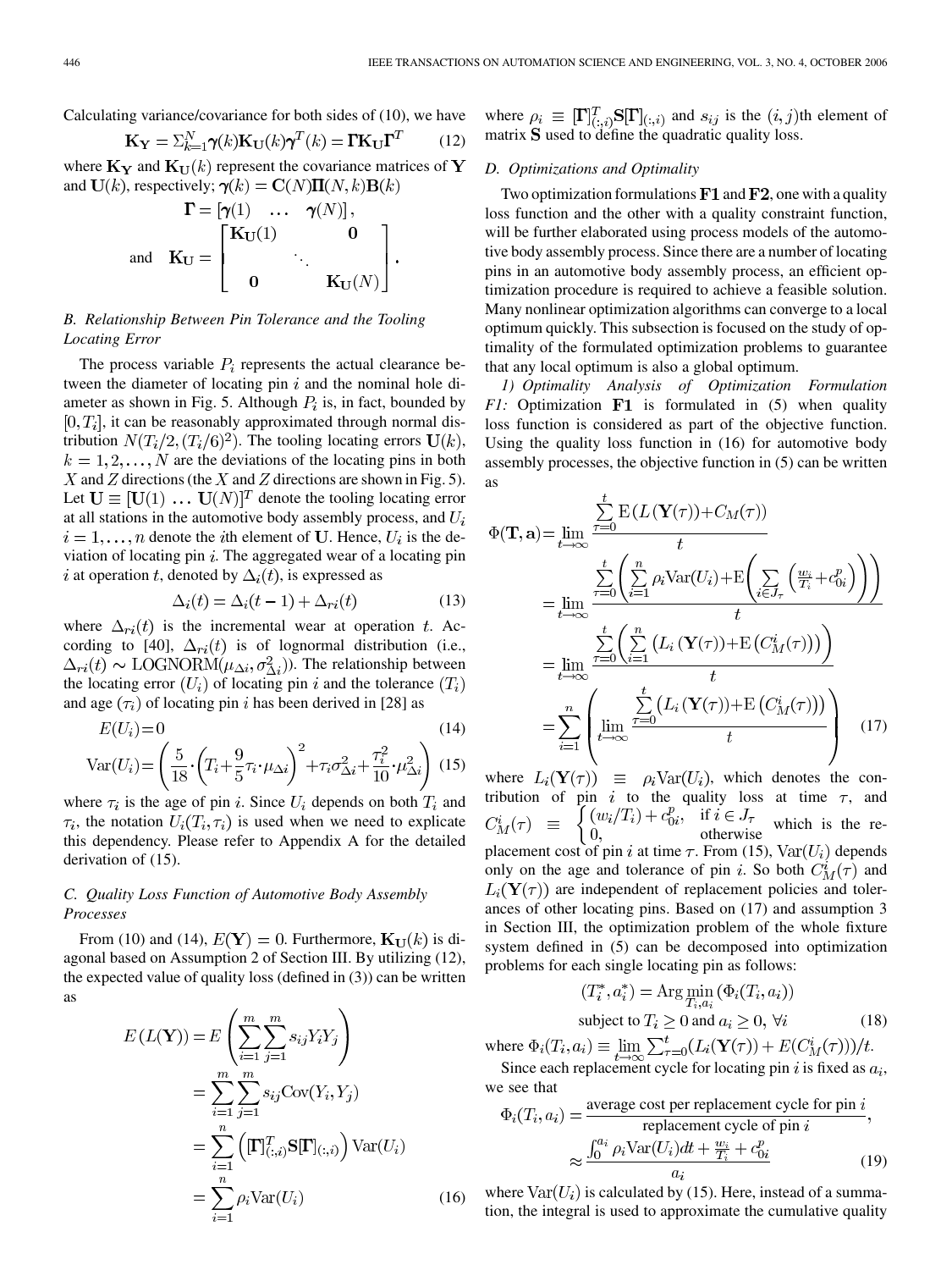| <b>Locating Points</b> | $P_1 \& P_9$ | $P_2\&P_6$ | $P_3\&P_5$ |        | $P_{\alpha}$ | $P_8\&P_{10}$ |        |        |
|------------------------|--------------|------------|------------|--------|--------------|---------------|--------|--------|
| Nominal                | 367.7        | 667.5      |            | 301.0  | .470.7       | 770.5         | 2120.3 | 3026.3 |
| Coordinates (mm)       | <br>906.1    | 295.4      |            | 1368.9 | 640.4        | 702.6         | 1402.8 | 950.3  |

TABLE I NOMINAL X-Z COORDINATES FOR LOCATING POINTS

| TABLE II                               |
|----------------------------------------|
| NOMINAL X-Z COORDINATES FOR KPC POINTS |

| <b>KPC Points</b> |                | M                    | M    | M        | Mа   | M٢   | M <sub>6</sub> | M·   | Ms   | Me   | $\rm M_{10}$ |
|-------------------|----------------|----------------------|------|----------|------|------|----------------|------|------|------|--------------|
| Nominal           |                | $\sim$ $\sim$<br>سيد | 565  | 289      | 1306 | 1244 | 1640           | 2884 | 2743 | 1838 | 1980         |
| Coordinates (mm)  | $\overline{ }$ | 905.0                | 1634 | 222<br>. | 633  | 85   | '781           | 1951 | 475  | 226  | 1459         |

TABLE III PARAMETERS USED IN THE SIMULATION

| $\mu_{\Delta}$ (mm) | (mm<br>$\sigma_{\scriptscriptstyle{\Lambda}}$ | /ጦ<br>$\overline{\phantom{a}}$<br>$\epsilon_{0i}$<br>IΦ.<br>⊵∩<br>$=$ | (S·mm)<br>W; | $\sqrt{2}$<br>$\sim$ S/mm <sup><math>\sim</math></sup> |
|---------------------|-----------------------------------------------|-----------------------------------------------------------------------|--------------|--------------------------------------------------------|
| $5\times10^{-7}$    | $5\times10^{-5}$                              | 200                                                                   | 200          |                                                        |

loss until time  $a_i$ . This approximation is reasonable due to the fact that there are numerous operations that occur on any given operating day for manufacturing systems, such as an automotive body assembly process. In addition, the tooling replacement cycle typically ranges from several weeks to months. Because the replacement cycle  $a_i$  generally contains a large number of operations, the integral is a good representation of the summation of the quality loss. In the latter discussion, (19) will be considered as the exact long-run average production cost  $\Phi_i(T_i, a_i)$ for pin  $i$ .

Substituting (15) into (19) gives us

$$
\Phi_i(T_i, a_i) = \rho_i \left( \frac{5}{18} \left( T_i + \frac{9}{10} \mu_{\Delta i} a_i \right)^2 + \frac{13}{120} \mu_{\Delta i}^2 a_i^2 + \frac{1}{2} \sigma_{\Delta i}^2 a_i \right) + \frac{w_i}{T_i a_i} + \frac{c_{0i}^p}{a_i}.
$$
\nGiven  $T_i$  > 0 and  $a_i$  > 0,  $\nabla^2 (1/T_i a_i) =$ 

\n
$$
\begin{pmatrix} 2/T_i^3 a_i & 1/a_i^2 T_i^2 \\ 1/a_i^2 T_i^2 & 2/a_i^3 T_i \end{pmatrix}
$$
\nis positive definite, implying that  $1/T_i a_i$  is a convex function of  $T_i$  and  $a_i$ . Also,  $\rho_i \kappa_i \mu_i$ ,

,  $w_i, c_{0i}^p, \forall i$  are non-negative. It is easy to see that  $\Phi_i(T_i, a_i)$ , which is a linear combination of several convex functions with non-negative coefficients, is also a convex function of  $a_i$  and  $T_i$ . Thus, the optimality analysis for the optimal solution of (18) can be stated as follows.

*Result 1:* The objective function  $\Phi_i(a_i, T_i)$  in (18) is a convex function and, hence, the optimization problem described by (18) converges to a global optimum.

*Optimality Analysis of Optimization Formulation F2:* Equation (7) is used for the optimization formulation **F2** when product quality is treated as the constraint. By removing  $L(Y)$  from the objective function and then following the derivation of (17)–(19) in Section III-D1, we can express the long-run average maintenance cost as

$$
\Psi(\mathbf{T}, \mathbf{a}) = \sum_{i=1}^{n} \frac{\frac{w_i}{T_i} + c_{0i}^p}{a_i}
$$

The following lemmas are used to show that the local minimum is also the global minimum under this formulation.

*Lemma 1:* The cost function  $\Psi(T, a)$  is a convex function.

For  $T_i > 0$  and  $a_i > 0$ ,  $1/T_i a_i$  is a convex function; for all  $i, 1/a_i$  is a convex function; and  $w_i$  and  $c_{0i}^p$  are non-negative. Thus,  $\Psi(T, a)$ , which is a linear combination of convex functions, is also a convex function.

*Lemma 2:* The constraint of  **is a convex set.** 

*Proof:* Please refer to Appendix B for the proof.

*Result 2:* The nonlinear optimization problem (NLP) stated in (7) converges to a global minimum  $\mathbf{T}^*$  and  $\mathbf{a}^*$  for the automotive body assembly processes.

*Proof:* Based on Lemma 2, the constraint in (7) is a convex set. From Lemma 1, the objective function of (7) is a convex function. Thus, every local minimum of the objective function is a global minimum within the constraint [[46\]](#page-13-0).

#### *E. Numerical Analysis*

Numerical analysis is conducted for the assembly process of the side aperture inner-panel as shown in Fig. 3. Coordinates of locating points and KPC points, and other parameters used in this study are listed in Tables I–III, respectively. The KPC deviation of this side aperture inner-panel subassembly process affects the difficulty of panel fitting in downstream stations. Since each selected KPC deviation has a similar effect on panel fitting, they are assumed to have independent and equal contributions on product quality loss. That is,  $S = qI$ , where I is an identity matrix and  $q$  is the weight for all KPCs.

*1) Optimal Tolerance and Maintenance Design for Optimization Formulation F1:* Using the parameters in Tables I–III, the optimal tolerance and replacement cycle for each locating pin are listed in Table IV. The difference in the optimal assignments of tolerance and replacement cycle for different pins is caused by the fact that the contribution of each locating pin on quality loss is different and determined by its type (four way or two way) and geometrical position. If a locating pin has little contribution to quality loss, then a loose tolerance and a long replacement cycle will be assigned to it. This helps to reduce maintenance cost while keeping quality loss at an acceptable level.

The optimization problem is solved by using the MATLAB function *fmincon* which utilizes a sequential quadratic programming (SQP) method [\[47](#page-13-0)]. SQP methods have the property of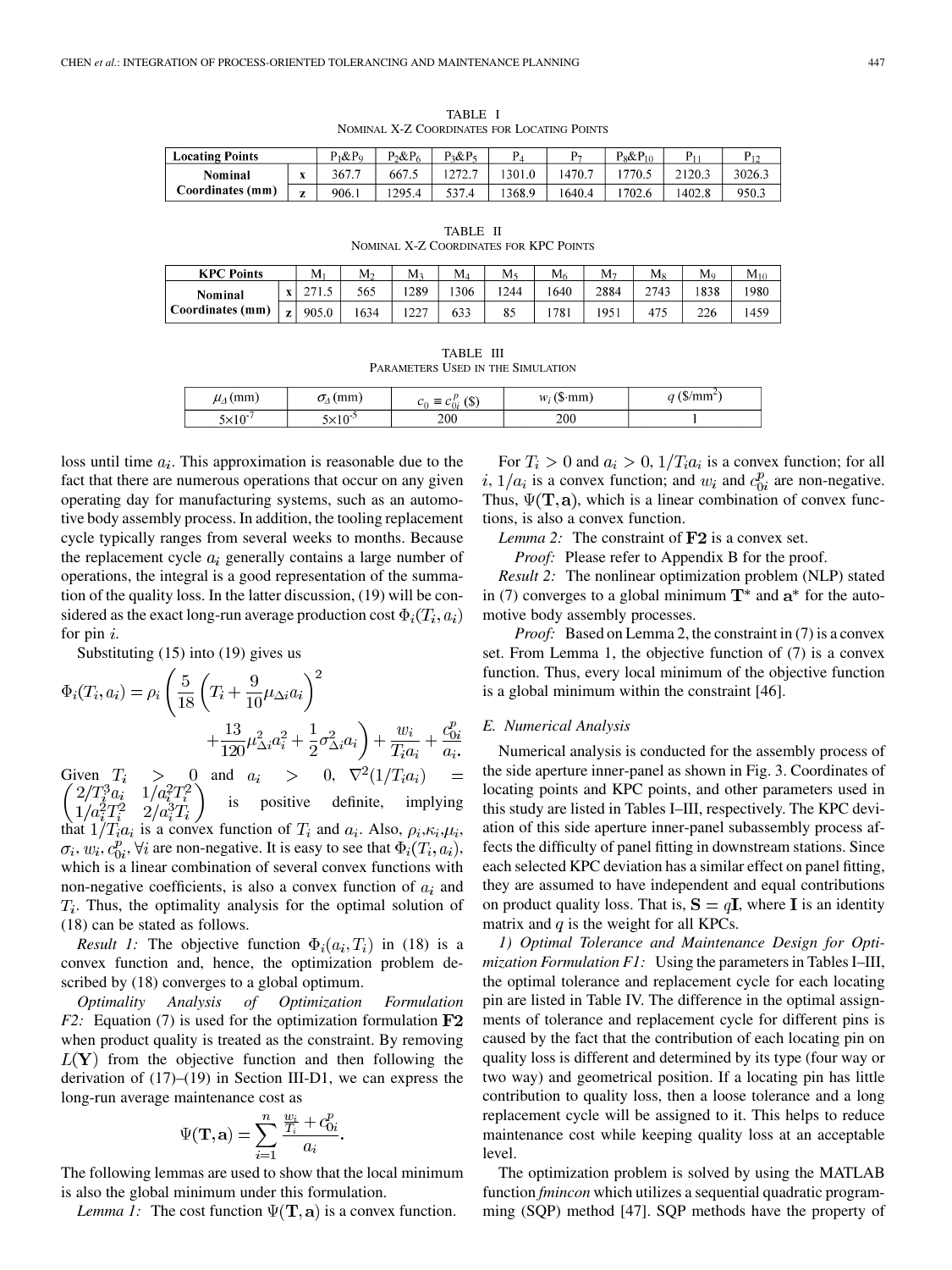

TABLE IV OPTIMAL TOLERANCE AND REPLACEMENT CYCLE OF OPTIMIZATION FORMULATION F1

Fig. 6. Optimal tolerance and maintenance schedule for different combinations of cost ratios.

TABLE V OPTIMAL TOLERANCE AND REPLACEMENT CYCLES OF OPTIMATION FORMULATION F2

| $T_i$ (mm)                          | 0.109 | 0.172 | 0.100 | 0.144 | 0.137 | 0.176 |
|-------------------------------------|-------|-------|-------|-------|-------|-------|
| $a_i$ (×10 <sup>5</sup> operations) | l.24  | 2.10  | 1.14  | 1.70  | l.61  | 2.14  |
|                                     |       |       |       | 10    |       | 12    |
| $T_i$ (mm)                          | 0.288 | 0.148 | 0.163 | 0.153 | 0.159 | 0.152 |
| $a_i$ (×10 <sup>5</sup> operations) | 3.87  | .76   | 1.97  | 1.82  | 1.91  | 1.81  |

fast convergence on a local optimum. As a result, it is important to understand the relationship between the local optimum and global optimum, which is the major focus of Section III-D. From Section III-D, we know that the nonlinear optimization problem will converge to a global optimum. For the assembly process shown in Fig. 3, it takes MATLAB 0.98 s to converge to the local minimum (also guaranteed to be global minimum based on the optimality study) for optimization formulation I and 6.7 s for optimization formulation II on a Pentium III 1.2-GHz PC. The running time is expected to be shorter if the program is coded in  $C$  or FORTRAN.

In addition, the optimal solution is sensitive to the cost ratios  $q/w$  and  $c_0/w$ . The optimal tolerance and replacement cycle of locating pin  $P_1$  with different combinations of  $q/w$  and  $c_0/w$ are shown in Fig. 6. Similar plots can be easily obtained for other locating pins. Fig. 6 can be used as a guideline for the optimal selection of pin tolerance and maintenance schedule for various applications with specific cost ratios. From Fig. 6, the optimal tolerance  $T_1$  decreases when the cost ratio  $c_0/w$  or  $q/w$  increases. That is, a tighter tolerance is used when the fixed maintenance cost (modeled by  $c_0$ ) and/or the quality loss (modeled by  $q$ ) becomes significant compared with the tooling fabrication cost (modeled by  $w$ ). On the other hand, the optimal replacement cycle  $a_1$  rises with the increase of  $c_0/w$  or decrease of  $q/w$ . That is, a longer replacement cycle is used when the fixed maintenance cost becomes significant and/or the quality loss becomes less significant when compared with the tooling fabrication cost.

*2) Optimal Tolerance and Maintenance Design for Optimization Formulation F2:* For this example, we require that the maximal  $6\sigma$  of the KPC deviations should not exceed 1.50 mm, which is an appropriate specification for KPC deviations of a subassembly of an automotive body. This specification corresponds to a  $C_p$  value equal to 1. Under the scenario of optimization formulation  $F2$ , we find the optimal tolerance assignment and tooling replacement cycle, which are shown in Table V. Since product quality is treated as a constraint, the optimal solution depends only on the cost ratio  $c_0/w$ . The optimal tolerance assignment and maintenance schedule under a different cost ratio  $c_0/w$  for locating pin  $P_1$  are illustrated in Fig. 7. It can be seen from Fig. 7 that the optimal tolerance decreases over  $c_0/w$  while the optimal replacement cycle increases over  $c_0/w$ . The results are consistent with those in Fig. 6. The same intuitive interpretation can be applied here.

*3) Cost Comparison Under Different Design Schemes:* Ding *et al.* [[28\]](#page-12-0) proposed an optimal tolerance design scheme with consideration of the relationship between process variables and product quality. However, the maintenance schedule in [\[28](#page-12-0)] is set as a fixed replacement cycle of  $0.6 \times 10^5$  operations for each locating pin purely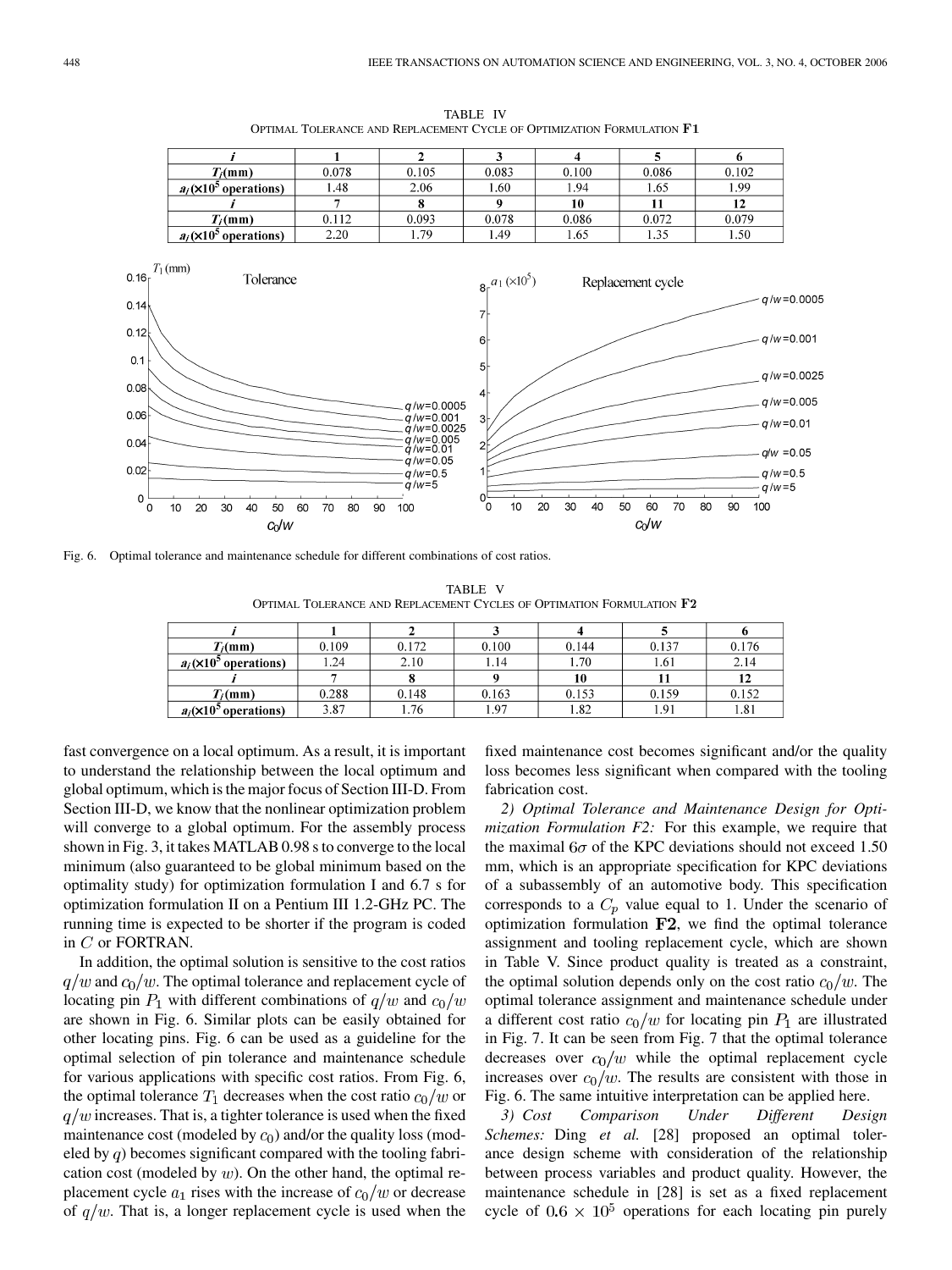

Fig. 7. Optimal tolerance assignment and maintenance schedule under different  $c_0/w$ .

TABLE VI OPTIMAL TOLERANCE ASSIGNMENT WITH FIXED REPLACEMENT CYCLE OF  $0.6 \times 10^5$  OPERATIONS (in millimeters)

| --        |                                                         | $\overline{ }$ |                  | --           |              |
|-----------|---------------------------------------------------------|----------------|------------------|--------------|--------------|
| 17<br>∪.⊥ | ົ່າ 1<br>$\mathsf{U} \cdot \mathsf{U} \cdot \mathsf{U}$ |                | 0.25<br>$v \sim$ | 0.22<br>∪.∠J | 0.22<br>v. J |
| $\sim$    |                                                         | $\sim$         | m<br>.           |              |              |
| 0.59      | $\sim$ $\sim$ $\sim$<br>$v \sim v$                      | 0.30           | 0.27<br>$v \sim$ | 0.20<br>U.∠O | 0.26         |

TABLE VII COMPARISON OF PRODUCTION COST FOR OPTIMIZATION FORMULATION F1

| <b>Scenario</b>                                                       | Formula                                                                                                                                              | Uniform<br>$0.25$ mm<br><b>Tolerance</b> | Fixed $0.6\times10^5$<br>Replacement<br>Cycle | <b>Integration of</b><br><b>Tolerance and</b><br>Maintenance |
|-----------------------------------------------------------------------|------------------------------------------------------------------------------------------------------------------------------------------------------|------------------------------------------|-----------------------------------------------|--------------------------------------------------------------|
| <b>Tooling Fabrication</b><br>Cost at the First<br>Setup(S)           | $\sum_{i=1}^n \frac{w_i}{T_i}$                                                                                                                       | $9.6 \times 10^3$                        | $9.41\times10^{3}$                            | $27.4 \times 10^3$                                           |
| Long-Run Average<br><b>Tooling Fabrication</b><br>Cost (\$/operation) | lim<br>$t\rightarrow\infty$                                                                                                                          | 0.160                                    | 0.157                                         | 0.165                                                        |
| Long-Run Average<br>Maintenance Cost<br>(\$/operation)                | $\sum_{\text{lim}} E(C_M(\tau; \mathbf{T}, \mathbf{a}))$<br>$t \rightarrow \infty$                                                                   | 0.200                                    | 0.197                                         | 0.179                                                        |
| Long-Run Average<br><b>Quality Loss</b><br>(\$/operation)             | $\sum_{t=0}^{t} E(L(t; \mathbf{T}, \mathbf{a}))$<br>$\lim \frac{\overline{x=0}}{2}$<br>$t\rightarrow\infty$                                          | 0.484                                    | 0.555                                         | 0.175                                                        |
| Long-Run Overall<br><b>Production Cost</b><br>(\$/operation)          | $\sum_{\tau=0}^{t} E(C_M(\tau; \mathbf{T}, \mathbf{a}) + L(t; \mathbf{T}, \mathbf{a}))$<br>$\lim \frac{\overline{x=0}}{x=0}$<br>$t\rightarrow\infty$ | 0.684                                    | 0.752                                         | 0.354                                                        |

based on experience. For the purpose of comparison, the tolerance assignment based on the methods proposed in [[28\]](#page-12-0) is presented in Table VI. The design proposed in [[28\]](#page-12-0) yields a looser tolerance and shorter replacement cycle than the optimal integrated design of this paper, using either optimization formulation  $F1$  or  $F2$ . Ding *et al.* [\[28](#page-12-0)] compared their design with the tolerance assignment scheme of uniform 0.25-mm tolerance for each locating pin. Here, the cost efficiencies of the two design schemes used in [[28\]](#page-12-0) are compared in Table VII with the optimal integrated design using **.** 

From Table VII, one can see that although our integrated tolerance and maintenance design suffers a higher tooling fabrication cost at the first setup due to its tighter tolerance, it has a similar long-run average tooling fabrication cost to the other two design schemes due to its lower replacement frequency (second

row in Table VII). More important, the tighter tolerance and lower replacement frequency lead to a much lower long-run average maintenance cost and quality loss than the other two designs. Therefore, in terms of the overall production cost, including long-run maintenance cost and quality loss, the integrated tolerance and maintenance design is much better when compared with the other two design schemes.

The cumulative total production costs over operation time for these three design schemes are compared in Fig. 8. It confirms that the integrated design faces a higher initial setup cost than the other two designs. However, after  $\tau_0 (\approx 0.3 \times 10^5)$  cycles of operations, the process under the integrated design scheme becomes increasingly more cost efficient. The optimal integrated design, although obtained using infinite-horizon long-run average cost criteria, can lead to significant cost savings if the con-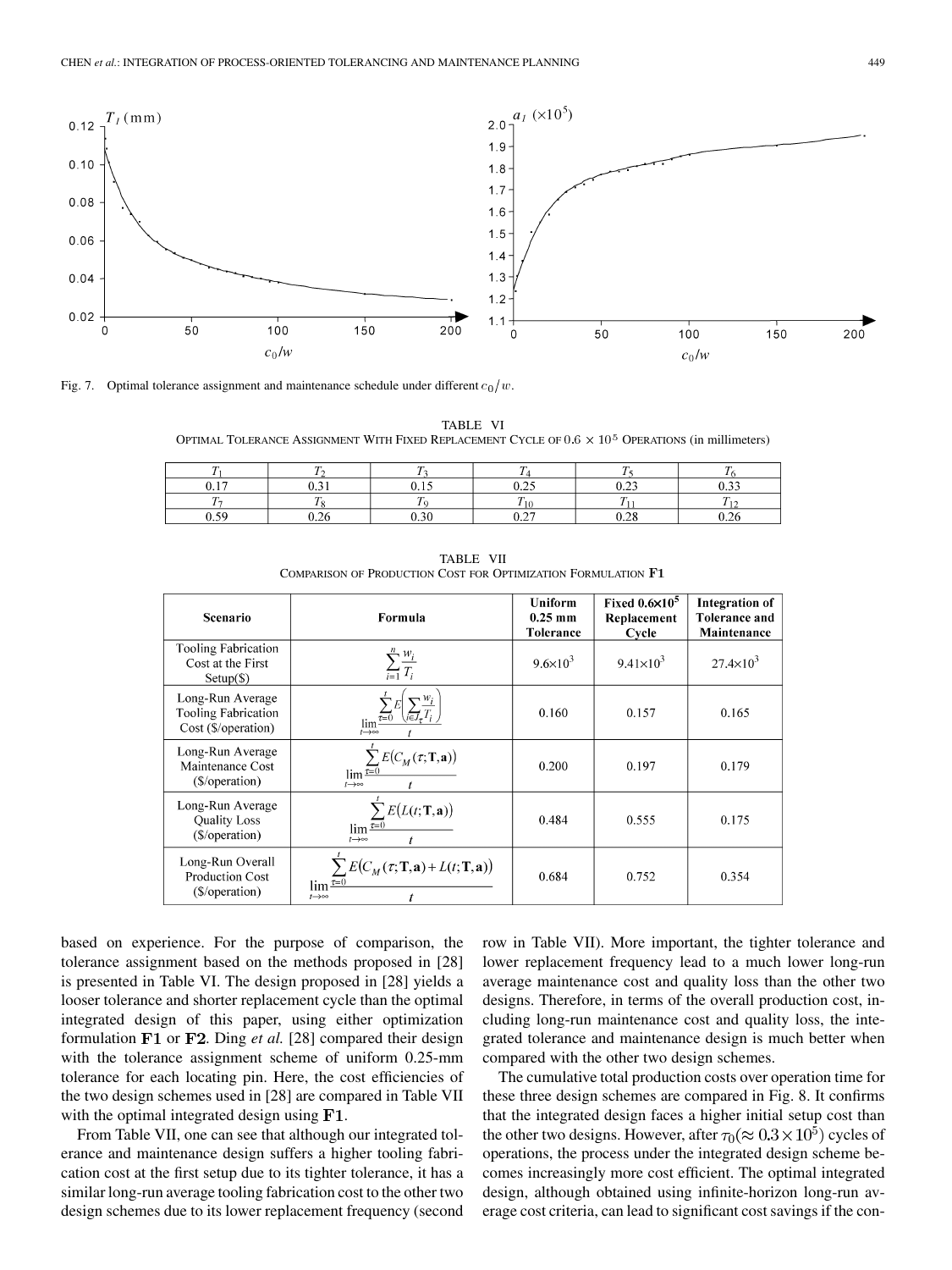TABLE VIII COMPARISON OF MAINTENANCE COST AND QUALITY FOR OPTIMIZATION FORMULATION F2

| <b>Scenario</b>                             | Uniform 0.25 mm<br>Tolerance | Fixed $0.6\times10^5$<br><b>Replacement Cycle</b> | <b>Integration of Tolerance</b><br>and Maintenance |
|---------------------------------------------|------------------------------|---------------------------------------------------|----------------------------------------------------|
| Long Run Maintenance Cost<br>(\$/operation) | 0.20                         | 0.20                                              | 0.11                                               |
| Maximum $6\sigma$ of KPCs<br>(mm)           | 1 76                         | 1.50                                              | .50                                                |



Fig. 8. Cumulative costs at different operation time for three design schemes.

cerned time horizon is greater than  $2\tau_0(0.6 \times 10^5 \text{ cycles})$ . However, if the time horizon is less than  $2\tau_0$ , the infinite-horizon cost criteria may not be appropriate to approximate the finite horizon reality of the application.

As for the optimization problem with a quality constraint, both [[28](#page-12-0)] and the integrated design using formulation  $\mathbf{F2}$  in this paper impose a constraint that the maximal  $6\sigma$  of the KPC deviations cannot exceed 1.50 mm. Table VIII shows that the long-run maintenance cost using the integrated design methodology is 45% lower than that of the other two design schemes. It should be noted that the costs in Table VIII are average costs per unit operation. Typical daily throughputs of an automotive body assembly process range from 500–1500 products. Therefore, 500–1500 assembly operations need to be performed each day by the system, which corresponds to a yearly savings of tens of thousands of dollars if the integrated design is used. In addition, the four-station side aperture inner-panel assembly process studied in this example is just a small portion of the automotive body assembly process. A typical automotive body assembly process consists of 60–100 assembly stations [[48\]](#page-13-0). Much larger savings are therefore expected if the integrated design methodology is applied for the entire automotive body assembly process. The design scheme proposed by [\[28](#page-12-0)] is better than the uniform tolerancing scheme since it has the same maintenance cost but smaller  $6\sigma$ . With the same  $6\sigma$ , the integrated design has a much lower maintenance cost than the design scheme proposed by [[28\]](#page-12-0). Thus, it can be concluded that the integrated tolerance and maintenance design proposed in this paper are more sophisticated and can achieve much better performance than the other design schemes in various optimization settings.

#### IV. SUMMARY

A general framework of integrating two traditionally separated methodologies—tolerance allocation and maintenance scheduling—has been presented in this paper. This integrated design methodology simultaneously addresses both static and dynamic imperfection of system performance of MMPs, aiming to achieve the optimal system performance with minimum overall production cost. Recent research on modeling and analysis of MMPs has significantly enhanced the current understanding of the process and serves as the basis for the development of the integrated framework of tolerance and maintenance design. In addition to these basic process models, two nonlinear optimization problems are formulated by treating the quality criterion as either a part of the cost function or the constraint function, respectively. The optimality of both formulations has been studied in the generic scenario of automotive body assembly processes. When compared with other separated designs, the integrated design methodology, using either optimization formulation, leads to more desirable system performance with a significant reduction in production cost.

In this paper, the automotive body assembly process with rigid parts is used as an example to demonstrate the proposed methodology. It is worthwhile to note that the overall integrated framework, the state-space model for variation propagation, and the tooling degradation model are fairly general for various types of MMPs. For example, the state-space model in Section III-A has been applied in assembly processes with compliant parts [\[49](#page-13-0)] and transfer line machining processes [[50\]](#page-13-0)–[[52](#page-13-0)]. When extending the methodology developed in this paper to some other MMP, additional research is essential in order to study the relationship between tolerance and tooling error, as in Section III-B of this paper. For assembly processes using locating pins as locators, the pin-hole relationship studied in Section III-B can still be applied. For other processes, such as machining, further investigation on tolerance-error relationship is needed for tools, such as milling cutters and drills. With enhanced understanding of tooling performance and its relationship with product quality in specific processes, the proposed framework and methodology to integrate tolerance and maintenance design can be applied toward other manufacturing systems.

#### APPENDIX A PROOF OF  $(15)$

We need to show

$$
\text{Var}(U_i) = \left(\frac{5}{18} \cdot \left(T_i + \frac{9}{5}\tau_i \cdot \mu_{\Delta i}\right)^2 + \tau_i \cdot \sigma_{\Delta i}^2 + \frac{\tau_i^2}{10} \cdot \mu_{\Delta i}^2\right)
$$

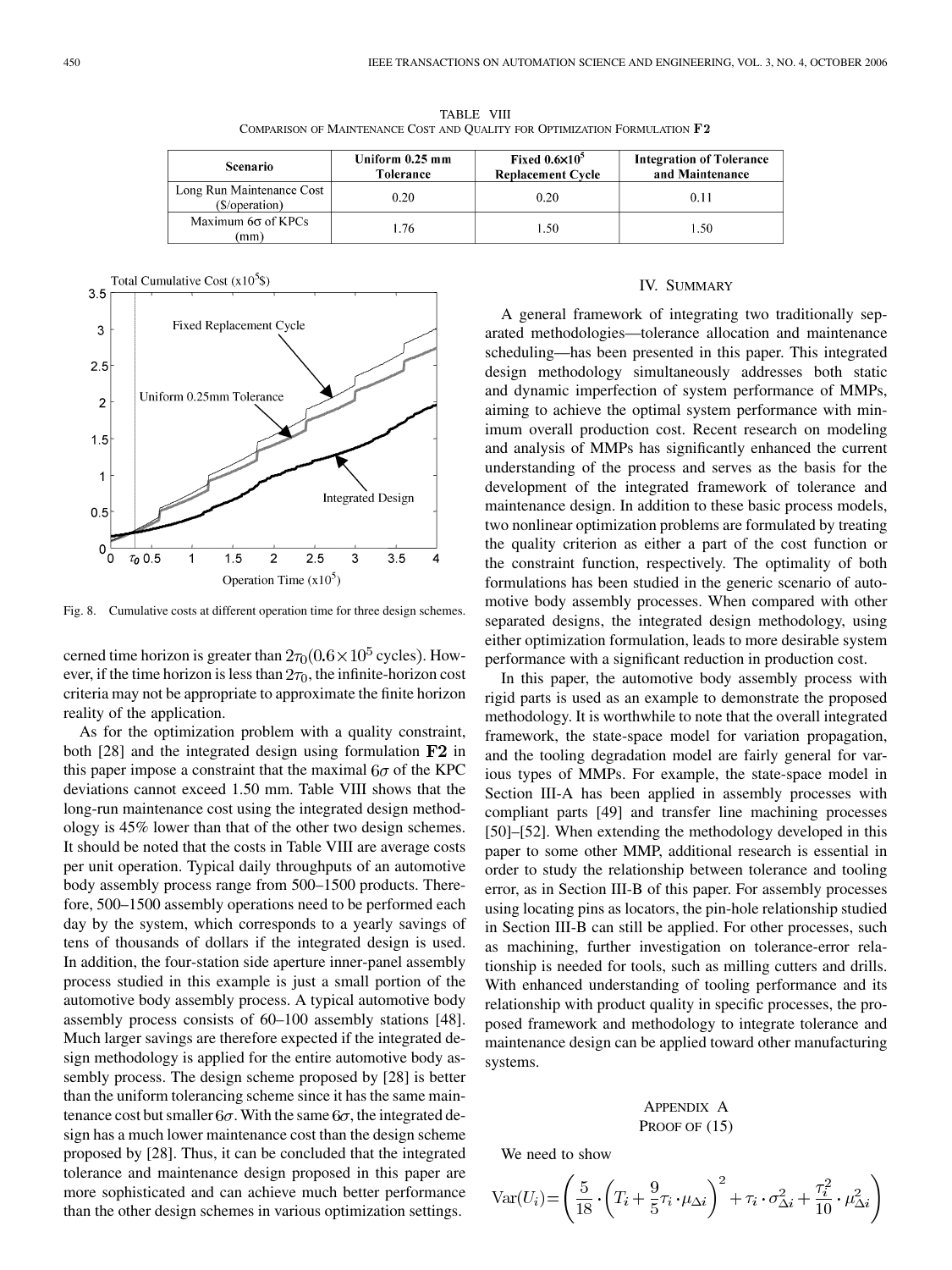

Fig. 9. Clearance-induced deviation.

 $\sigma_Z^2$ 

which is (15). Since  $U_i$ , the tooling locating error, is the deviation of the locating pin  $i$ , we should study the deviation of locating pins first. The deviation of a four-way locating pair is exemplified in Fig. 9a, in which the deviations of point  $P'_1$  (the center of the hole) from point  $P_1$  (the center of the pin) in both X and Z directions are

$$
\Delta X = P \cos \theta \tag{A.1}
$$

$$
\Delta Z = P \sin \theta \tag{A.2}
$$

where P is the distance between  $P'_1$  and  $P_1$ , and  $\theta$  is the contact orientation.  $P$  is assumed as following normal distribution  $N(T_i/2, (T_i/6)^2)$  as in Section III. The clearance of a four-way locating pair is considered as homogenous in all directions and, thus, the orientation angle  $\theta$  is of the uniform distribution between 0 and  $2\pi$  (i.e.,  $\theta \sim U(0, 2\pi)$ ). Given that the two random variables  $\delta$  and  $\theta$  are independent of each other, the statistics regarding  $\Delta X$  and  $\Delta Z$  are shown as follows:

$$
E(\Delta X) = E(P \cos \theta)
$$
  
= E(P) \cdot E(\cos \theta) = 0, (A.3)  

$$
E(\Delta Z) = E(P \sin \theta)
$$

$$
E(\Delta E) = E(P) \cdot E(\sin \theta) = 0,
$$
\n
$$
\sigma_{X.4-\text{wav}}^2 = E(\Delta X^2)
$$
\n(A.4)

$$
= E(P^2) \cdot E(\cos^2 \theta) = \frac{5T^2}{36}
$$
 (A.5)

$$
4-\text{way} = \text{E}(\Delta Z^{-})
$$

$$
= \text{E}(P^{2}) \cdot \text{E}(\sin^{2}\theta) = \frac{5T^{2}}{36}
$$
(A.6)

$$
Cov(\Delta X, \Delta Z) = E(\Delta X \Delta Z) = E(P^2 \sin \theta \cos \theta)
$$
  
= E(P<sup>2</sup>) \cdot E(sin \theta cos \theta) = 0 (A.7)

where  $E(\cdot)$  is the expectation and  $Cov(\cdot, \cdot)$  represents covariance of two random variables. These equations imply that deviations of a four-way locating pin in both directions have zero mean and the same variances and they are also uncorrelated.

The geometrical relationship of a two-way locating pair with orientation angle  $\alpha$  shown in Fig. 9(b) and (c) reads

$$
\delta_X = P \sin \alpha \cdot \kappa \quad \text{and} \quad \delta_Z = -P \cos \alpha \cdot \kappa \tag{A.8}
$$

where P is defined in the same way as before and  $\kappa$  is a binary random variable equal to either 1 or  $-1$ . It can be seen that if the pin touches the top (or left if  $\alpha$  approaches 90<sup>o</sup>) edge of pin-hole, then  $\kappa$  is 1; if the pin touches the bottom (or right if  $\alpha$ approaches 90 $^{\circ}$ ) edge of pin-hole, then  $\kappa$  is  $-1$ . Also,  $\kappa$  is independent of  $P$ . Hence, the deviation associated with a two-way locating pair can then be expressed as

$$
E(\delta_X)E(\delta_Z) = 0,\t(A.9)
$$

$$
\sigma_{X,2-\text{way}}^2 = \mathcal{E}(P^2 \sin^2 \alpha \cdot \kappa^2)
$$

$$
= \frac{5T^2}{18} \cdot \sin^2 \alpha,
$$
(A.10)

$$
= \frac{5T^2}{18} \cdot \cos^2 \alpha,
$$
 (A.11)

$$
Cov(\delta_X, \delta_Z) = E(P^2 \cos \alpha \sin \alpha \cdot \kappa^2)
$$
  
= 
$$
\frac{5T^2}{18} \cos \alpha \sin \alpha.
$$
 (A.12)

A stochastic degradation model of a locating pin has been given in (13). The change of clearance of the pin-hole locating pair can be computed by

$$
d(\tau) = P + \Delta(\tau) \tag{A.13}
$$

where  $d(\tau)$  is the pin-hole clearance at age  $\tau$  of the locating pin and  $P$  is the initial clearance which is the same as that in (A.1) and (A.2). In the following derivations, we assume that the initial clearance P, orientation variables  $\theta$  and  $\kappa$ , and aggregated wear  $\Delta_i(\tau)$  are independent of each other. Based on these properties and assumptions, the following relationships can be obtained by substituting  $(A.13)$  into  $(A.5)$ ,  $(A.6)$ ,  $(A.10)$ , and (A.11), respectively

$$
\sigma_{X,4-\text{way}}^2(\tau) = \mathcal{E}\left((P + \Delta(\tau))^2 \cdot \cos^2 \theta\right)
$$

$$
= \frac{1}{2} \mathcal{E}\left((P + \Delta(\tau))^2\right) \tag{A.14}
$$

$$
\sigma_{Z,4-\text{way}}^2(\tau) = \mathcal{E}\left((P + \Delta(\tau))^2 \cdot \sin^2 \theta\right)
$$

$$
= \frac{1}{2} \mathcal{E}\left((P + \Delta(\tau))^2\right) \tag{A.15}
$$

$$
\sigma_{X,2-\text{way}}^2(\tau) = \mathcal{E}\left((P + \Delta(\tau))^2 \sin^2 \alpha \cdot \kappa^2\right)
$$

$$
= \sin^2 \alpha \cdot \mathcal{E}\left((P + \Delta(\tau))^2\right) \quad (A.16)
$$

$$
\sigma_{Z,2-\text{way}}^2(\tau) = \mathcal{E}\left((P + \Delta(\tau))^2 \cos^2 \alpha \cdot \kappa^2\right)
$$

$$
= \cos^2 \alpha \cdot \mathcal{E}\left((P + \Delta(\tau))^2\right) \quad (A.17)
$$

where

$$
E\left((P+\Delta(\tau))^2\right)
$$
  
= E (P<sup>2</sup> + 2P\Delta(\tau) + \Delta^2(\tau))  
= E(P<sup>2</sup>) + 2 \cdot E(P) \cdot \mu\_{\Delta}\tau  
+ Var (\Delta(\tau)) + (\mu\_{\Delta}\tau)^2  
= \frac{5T^2}{18} + T \cdot \mu\_{\Delta}\tau + \tau \cdot \sigma\_{\Delta}^2 + (\mu\_{\Delta}\tau)^2  
= \frac{5}{18} \cdot \left(T + \frac{9}{5}\mu\_{\Delta}\tau\right)^2 + \tau \cdot \sigma\_{\Delta}^2 + \frac{1}{10} \cdot (\mu\_{\Delta}\tau)^2(A.18)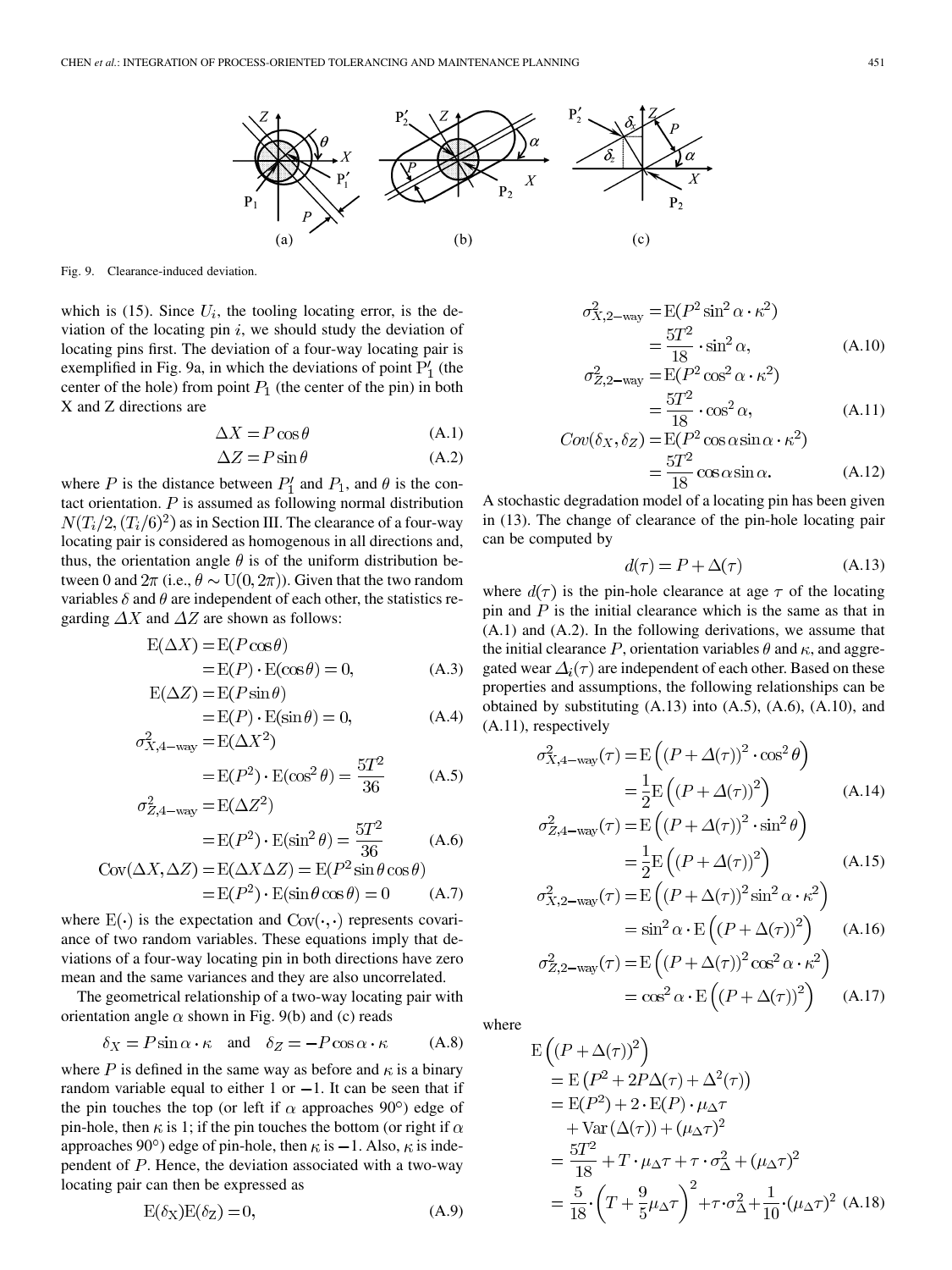<span id="page-12-0"></span>Since  $U_i$  is the deviation of the center of locating pin  $i$ , which includes deviations in both  $X$ -direction and  $Z$ -direction, by adding deviations in  $X$ -direction and Z-direction, it can be seen from  $(A.14)$ – $(A.18)$  that  $\text{Var}(U_i) = (5/18 \cdot (T_i + (9/5)\tau_i \cdot \mu_{\Delta i})^2 + \tau_i \sigma_{\Delta i}^2 + (\tau_i^2/10) \cdot \mu_{\Delta i}^2)$ for each locating pin  $i$ , which proves (15).

## APPENDIX B PROOF OF LEMMA 2

From (12),  $[\mathbf{K}_{\mathbf{Y}}(t)]_{(i,i)}$  is a linear combination of  $\text{Var}(U_i)$ ,  $i=1,2,\ldots,2n$  with non-negative coefficients. It is known that given tolerance  $\mathbf T$  and maintenance policy  $\mathbf a, \mathbf K_{\mathbf Y}(t)$  depends on the age of each locating pin  $\tau_i$ ,  $i = 1, 2, \ldots, n$ . This dependency is explicated with the notation  $\mathbf{K}_{\mathbf{Y}}(t)|_{\tau_1,\dots,\tau_n}$ . From (15), we can see that  $Var(U_i)$  is increasing over  $\tau_{\lceil i/2 \rceil}$ . This monotonic property implies that  $[\mathbf{K}_{\mathbf{Y}}(t)]_{(i,i)}$  achieves its maximum at the time when the age of each locating pin is equal to its scheduled replacement cycle. That is

$$
\max_{\tau_1,\ldots,\tau_n} \left[\mathbf{K}_\mathbf{Y}(t)\right]_{(i,i)} = \left[\mathbf{K}_\mathbf{Y}(t)\right]_{(i,i)}\Big|_{\tau_1 = a_1,\ldots,\tau_n = a_n}
$$

As such, the constraint of  $F2$  can be written as

$$
\left\{ \mathbf{T}, \mathbf{a} \middle| \left[ \mathbf{K}_{\mathbf{Y}}(t) \right]_{(i,i)} \leq h_i, \forall t, T_i \geq 0, a_i \geq 0, \forall i \right\}
$$
\n
$$
= \left\{ \mathbf{T}, \mathbf{a} \left| \left[ \mathbf{K}_{\mathbf{Y}}(t) \right]_{(i,i)} \right|_{\tau_1 = a_1, \dots, \tau_n = a_n}
$$
\n
$$
\leq h_i, T_i \geq 0, a_i \geq 0, \forall i \right\}. \tag{A.19}
$$

 $\mathbf{I}$ 

From (15),  $Var(U_i(T_{\lceil i/2 \rceil}, a_{\lceil i/2 \rceil}))$  is a convex function of **T** and a. So  $[\mathbf{K}_{\mathbf{Y}}(t)]_{(i,i)}|_{\tau_1=a_1,\dots,\tau_n=a_n}$  is a convex function of **T** and **a**,  $\forall i$ . Then, the set  $\{\mathbf{T}, \mathbf{a} | [\mathbf{K}_{\mathbf{Y}}(t)]_{(i,i)} |_{\tau_1 = a_1, ..., \tau_n = a_n} \leq$  $h_i, T_i \geq 0, a_i \geq 0, \forall i$  is convex. Equation (A.19) further leads us to the conclusion that the constraint set of  $F2$  is convex.  $\Box$ 

#### **REFERENCES**

- [1] C. Valdez-Flores and R. M. Feldman, "A survey of preventive maintenance models for stochastically deteriorating single-unit systems," *Nav. Res. Logist.*, vol. 36, pp. 419–446, 1989.
- [2] W. P. Pierskalla and J. A. Voelker, "A survey of maintenance models: the control and surveillance of deteriorating systems," *Nav. Res. Logist. Quarterly*, vol. 23, pp. 353–388, 1976.
- [3] E. A. Elsayed, *Reliability Engineering*. Reading, MA: Addison-Wesley, 1996.
- [4] S. Takata, F. Kimura, F. J. A. M. Van Houten, E. Westkamper, M. Shpitalni, D. Ceglarek, and J. Lee, "Maintenance changing role in life cycle management," *Ann. CIRP*, vol. 53/2, pp. 643–655, 2004.
- [5] K. W. Chase and A. R. Parkinson, "A survey of research in the application of tolerance analysis to the design of mechanical assemblies," *Res. Eng. Design*, vol. 3, pp. 23–37, 1991.
- [6] U. Roy, C. R. Liu, and T. C. Woo, "Review of dimensioning and tolerancing: representation and processing," *Comput.-Aided Design*, vol. 23, pp. 466–483, 1991.
- [7] H. B. Voelcker, "The current state of affairs in dimensional tolerancing," *Integr. Manuf. Syst.*, vol. 9, pp. 205–217, 1998.
- [8] Y. S. Hong and T.-C. Chang, "A comprehensive review of tolerancing research," *Int. J. Prod. Res.*, vol. 40, pp. 2425–2459, 2002.
- [9] F. H. Speckhart, "Calculation of tolerance based on a minimum cost approach," *ASME Trans., J. Eng. Ind.*, vol. 94, pp. 447–453, 1972.
- [10] S. H. Kim and K. Knott, "A pseudo-boolean approach to determining least cost tolerances," *Int. J. Prod. Res.*, vol. 26, pp. 157–167, 1988.
- [11] W.-J. Lee, T. C. Woo, and S.-Y. Chou, "Tolerance synthesis for nonlinear systems based on nonlinear programming," *IIE Trans.*, vol. 25, pp. 51–61, 1993.
- [12] C. M. Creveling, *Tolerance Design: a Handbook for Developing Optimal Specifications*. Reading, MA: Addison-Wesley, 1997.
- [13] J.-G. R. Choi, M.-H. Park, and E. Salisbury, "Optimal tolerance allocation with loss functions," *ASME Trans., J. Manuf. Sci. Eng.*, vol. 122, pp. 529–535, 2000.
- [14] C.-X. Feng and A. Kusiak, "Robust tolerance design with the integer programming approach," *ASME Trans., J. Manuf. Sci. Eng.*, vol. 119, pp. 603–610, 1997.
- [15] Z. Dong, W. Hu, and D. Xue, "New production cost-tolerance models for tolerance synthesis," *ASME Trans., J. Eng. Ind.*, vol. 116, pp. 199–206, 1994.
- [16] U. Roy and Y.-C. Fang, "Optimal tolerance re-allocation for the generative process sequence," *IIE Trans.*, vol. 29, pp. 37–44, 1997.
- [17] C. Zhang, J. Luo, and B. Wang, "Statistical tolerance synthesis using distribution function zones," *Int. J. Prod. Res.*, vol. 37, pp. 3995–4006, 1999.
- [18] B. W. Shiu, D. Apley, D. Ceglarek, and J. Shi, "Tolerance allocation for sheet metal assembly using beam-based model," *Trans. IIE, Design Manuf.*, vol. 35, no. 4, pp. 329–342, 2003.
- [19] B. Ye and F. A. Salustri, "Simultaneous tolerance synthesis for manufacturing and quality," *Res. Eng. Design*, vol. 14, pp. 98–106, 2003.
- [20] A. Jeang, "Optimal tolerance design for product life cycle," *Int. J. Prod. Res.*, vol. 34, pp. 2187–2209, 1996.
- [21] H. Vasseur, T. R. Kurfess, and J. Cagan, "Use of a quality loss function to select statistical tolerances," *ASME Trans., J. Manuf. Sci. Eng.*, vol. 119, pp. 410–416, 1997.
- [22] T. Bogard, "Optimized tolerances make good products better," *Mach. Design*, vol. 74, pp. 104–112, 2002.
- [23] R. Curran, A. Kundu, S. Raghunathan, D. Eakin, and R. McFadden, "Influence of manufacturing tolerance on aircraft direct operating cost (doc)," *J. Mater. Process. Technol.*, vol. 138, pp. 208–213, 2003.
- [24] F. J. A. M. Van Houten and F. Kimura, "Virtual maintenance system: a computer-based support tool for robust design, product monitoring, fault diagnosis and maintenance planning," *CIRP Ann.—Manuf. Technol.*, vol. 49, pp. 91–94, 2000.
- [25] R. Weill, "Integrating dimensioning and tolerancing in computer-aided process planning," *Robot. Comput.-Integr. Manuf.*, vol. 4, pp. 41–48, 1988.
- [26] B. K. A. Ngoi and Y. C. Kuan, "Tolerance charting: the state-of-the-art review," *Int. J. Comput. Appl. Technol.*, vol. 8, pp. 229–242, 1995.
- [27] S. A. Choudhuri and E. C. De Meter, "Tolerance analysis of machining fixture locators," *ASME Trans., J. Manuf. Sci. Eng.*, vol. 121, pp. 273–281, 1999.
- [28] Y. Ding, J. Jin, D. Ceglarek, and J. Shi, "Process-oriented tolerancing for multi-station assembly systems," *IIE Trans.*, vol. 37, no. 6, pp. 493–508, 2005.
- [29] D. Ceglarek and J. Shi, "Dimensional variation reduction for automotive body assembly," *Manuf. Rev.*, vol. 8, no. 2, pp. 139–154, 1995.
- [30] Q. Huang and J. Shi, "Simultaneous tolerance synthesis through variation propagation modeling of multistage manufacturing processes," *NAMRI/SME Trans.*, vol. 31, pp. 515–522, 2003.
- [31] D. Ceglarek and J. Shi, "Fixture failure diagnosis for auto body assembly using pattern recognition," *ASME Trans., J. Manuf. Sci. Eng.*, vol. 118, pp. 55–65, 1996.
- [32] J. Jin and J. Shi, "State space modeling of sheet metal assembly for dimensional control," *ASME Trans., J. Manuf. Sci. Eng.*, vol. 121, pp. 756–762, 1999.
- [33] Y. Ding, D. Ceglarek, and J. Shi, "Modeling and diagnosis of multistage manufacturing pocess: part 1 state space model," presented at the Proc. Jpn.-USA Symp. Flexible Automation, Ann Arbor, MI, 2000.
- [34] Y. Ding, D. Ceglarek, and J. Shi, "Fault diagnosis of multistage manufacturing processes by using state space approach," *ASME Trans. J. Manuf. Sci. Eng.*, vol. 124, no. 2, pp. 313–322, 2002.
- [35] D. Ceglarek, W. Huang, S. Zhou, Y. Ding, R. Kumar, and Y. Zhou, "Time-based competition in manufacturing stream-of-variation analysis (SOVA) methodology–review," *Int. J. Flexible Manuf. Syst.*, vol. 16, no. 1, pp. 11–44, 2004.
- [36] S. B. Blanchard, D. Verma, and E. L. Peterson, *Maintainability: A Key to Effective Serviceability and Maintenance Management*. New York: Wiley, 1995.
- [37] S. B. Blanchard, *System Engineering Management*. New York: Wiley, 1991.
- [38] Z. Tao, R. B. Corotis, and J. H. Ellis, "Reliability-based structural design with Markov decision processes," *J. Struct. Eng.*, vol. 121, pp. 971–980, 1995.
- [39] F. J. A. M. Van Houten, T. Tomiyama, and O. W. Salomons, "Product modeling for model-based maintenance," *Ann. CIRP*, vol. 47, pp. 123–128, 1998.